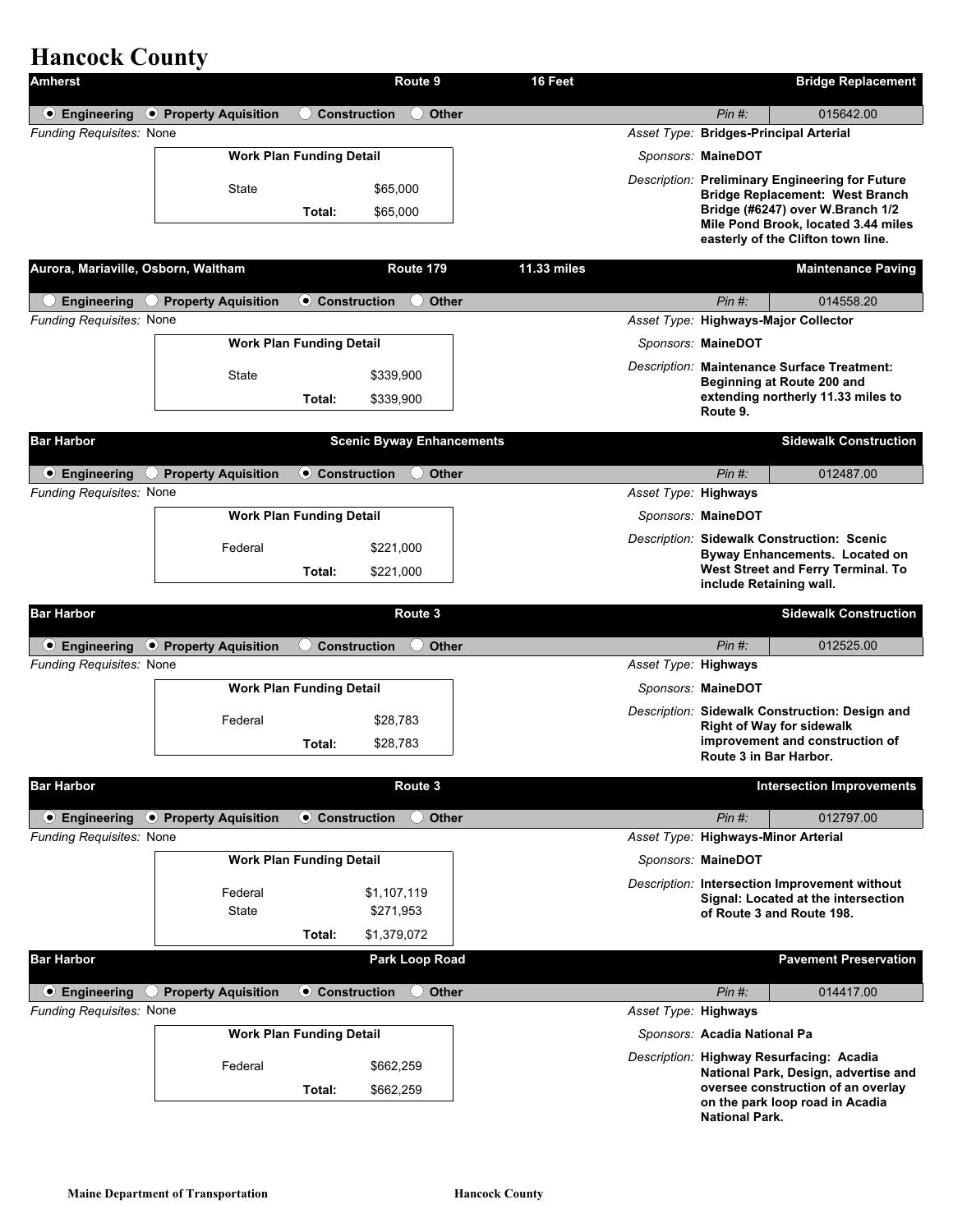| <b>Bar Harbor</b>               |                                                      |                                 | Route 3                      | 3.01 miles     |                                     | <b>Pavement Preservation</b>                                                           |
|---------------------------------|------------------------------------------------------|---------------------------------|------------------------------|----------------|-------------------------------------|----------------------------------------------------------------------------------------|
| $\odot$ Engineering             | $\bigcirc$ Property Aquisition                       | $\bullet$ Construction          | <b>Other</b>                 |                | $Pin$ #:                            | 015854.00                                                                              |
| Funding Requisites: None        |                                                      |                                 |                              |                | Asset Type: Highways-Minor Arterial |                                                                                        |
|                                 |                                                      | <b>Work Plan Funding Detail</b> |                              |                | Sponsors: MaineDOT                  |                                                                                        |
|                                 |                                                      |                                 |                              |                |                                     | Description: Highway Resurfacing: Beginning                                            |
|                                 | <b>State</b>                                         |                                 | \$926,380                    |                |                                     | 0.06 of a mile easterly of Bay View<br>Drive and extending easterly 3.01               |
|                                 |                                                      | Total:                          | \$926,380                    |                |                                     | miles to 0.32 of a mile easterly of                                                    |
|                                 |                                                      |                                 |                              |                |                                     | <b>Old Bar Harbor Road.</b>                                                            |
| <b>Bar Harbor</b>               |                                                      |                                 | <b>Public Transportation</b> |                |                                     | <b>Transit Facility</b>                                                                |
| <b>Engineering</b>              | $\bigcirc$ Property Aquisition                       | ◯ Construction                  | ⊙ Other                      |                | $Pin$ #:                            | 016087.00                                                                              |
| Funding Requisites: None        |                                                      |                                 |                              |                | Asset Type: Public Transportation   |                                                                                        |
|                                 |                                                      | <b>Work Plan Funding Detail</b> |                              |                | Sponsors: MaineDOT                  |                                                                                        |
|                                 |                                                      |                                 |                              |                |                                     | Description: New bus stops in Acadia National                                          |
|                                 | Federal<br><b>State</b>                              |                                 | \$250,000<br>\$0             |                |                                     | Park, Bar Harbor and surrounding                                                       |
|                                 |                                                      |                                 |                              |                | transit system.                     | regions for the Island Explorer                                                        |
|                                 |                                                      | Total:                          | \$250,000                    |                |                                     |                                                                                        |
| <b>Blue Hill</b>                |                                                      |                                 | <b>Mines Road</b>            | 2.1 miles      |                                     | <b>Highway Reconstruction</b>                                                          |
| $\odot$ Engineering             | • Property Aquisition                                | <b>Construction</b>             | Other                        |                | $Pin$ #:                            | 012779.00                                                                              |
| <b>Funding Requisites: None</b> |                                                      |                                 |                              |                |                                     | Asset Type: Highways-Major Collector                                                   |
|                                 |                                                      | <b>Work Plan Funding Detail</b> |                              |                | Sponsors: MaineDOT                  |                                                                                        |
|                                 | Federal                                              |                                 | \$121,283                    |                |                                     | Description: Preliminary Engineering for Future                                        |
|                                 | State                                                |                                 | \$29,792                     |                |                                     | <b>Reconstruction: Beginning at the</b><br>Sedgwick town line and extending            |
|                                 |                                                      | Total:                          | \$151,075                    |                |                                     | northerly 2.10 miles.                                                                  |
| <b>Blue Hill</b>                |                                                      |                                 | Route 172                    | $0.66$ mile(s) |                                     | <b>Pavement Preservation</b>                                                           |
|                                 |                                                      |                                 |                              |                |                                     |                                                                                        |
| $\odot$ Engineering             | <b>Property Aquisition</b><br>$\left( \quad \right)$ | <b>● Construction</b>           | <b>Other</b>                 |                | $Pin$ #:                            | 015783.00                                                                              |
| Funding Requisites: None        |                                                      |                                 |                              |                |                                     | Asset Type: Highways-Major Collector                                                   |
|                                 |                                                      | <b>Work Plan Funding Detail</b> |                              |                | Sponsors: MaineDOT                  |                                                                                        |
|                                 | <b>State</b>                                         |                                 | \$164,860                    |                |                                     | Description: Highway Resurfacing: Beginning at<br><b>Beech Hill Road and extending</b> |
|                                 |                                                      | Total:                          | \$164,860                    |                |                                     | northerly 0.66 of a mile to Route 15.                                                  |
| <b>Blue Hill</b>                |                                                      |                                 | <b>Safe Routes to School</b> |                |                                     | <b>Sidewalk Construction</b>                                                           |
| <b>Engineering</b>              | <b>Property Aquisition</b>                           | <b>● Construction</b>           | Other                        |                | $Pin$ #:                            | 016357.00                                                                              |
| <b>Funding Requisites: None</b> |                                                      |                                 |                              |                | Asset Type: Bicycle/Pedestrian      |                                                                                        |
|                                 |                                                      | <b>Work Plan Funding Detail</b> |                              |                | Sponsors: MaineDOT Blue Hill        |                                                                                        |
|                                 |                                                      |                                 |                              |                | Description: Safe Routes to School  |                                                                                        |
|                                 | Federal<br><b>State</b>                              |                                 | \$65,000<br>\$0              |                |                                     | <b>Bicycle/Pedestrian Improvements:</b>                                                |
|                                 |                                                      |                                 |                              |                |                                     | New sidewalk on High Street from<br>Union Street along the south side to               |
|                                 |                                                      | Total:                          | \$65,000                     |                |                                     | <b>Pleasant Street. Mill Brook foot</b>                                                |
|                                 |                                                      |                                 |                              |                | pedestrians.                        | bridge improvements for                                                                |
|                                 |                                                      |                                 |                              |                |                                     |                                                                                        |
| <b>Bucksport</b>                |                                                      |                                 | <b>Outer Central Street</b>  | $0.52$ mile(s) |                                     | <b>Highway Reconstruction</b>                                                          |

| $\odot$ Engineering | $\cup$ Property Aquisition                                                                         | $\odot$ Construction            | ) Other                              |  |                     | $Pin$ #:                                                                | 013029.00                            |  |
|---------------------|----------------------------------------------------------------------------------------------------|---------------------------------|--------------------------------------|--|---------------------|-------------------------------------------------------------------------|--------------------------------------|--|
|                     | Funding Requisites: RRI projects require a funding match (33%) provided by the local municipality. |                                 |                                      |  |                     |                                                                         | Asset Type: Highways-Minor Collector |  |
|                     |                                                                                                    | <b>Work Plan Funding Detail</b> |                                      |  | Sponsors: Bucksport |                                                                         |                                      |  |
|                     | \$167.500<br>State<br>\$82,500<br>Local-Other                                                      |                                 | Description: Highway Reconstruction: |  |                     | Beginning 0.11 of a mile southerly<br>of Race Course Road and extending |                                      |  |
|                     |                                                                                                    | Total:                          | \$250,000                            |  |                     | northerly 0.52 of a mile.                                               |                                      |  |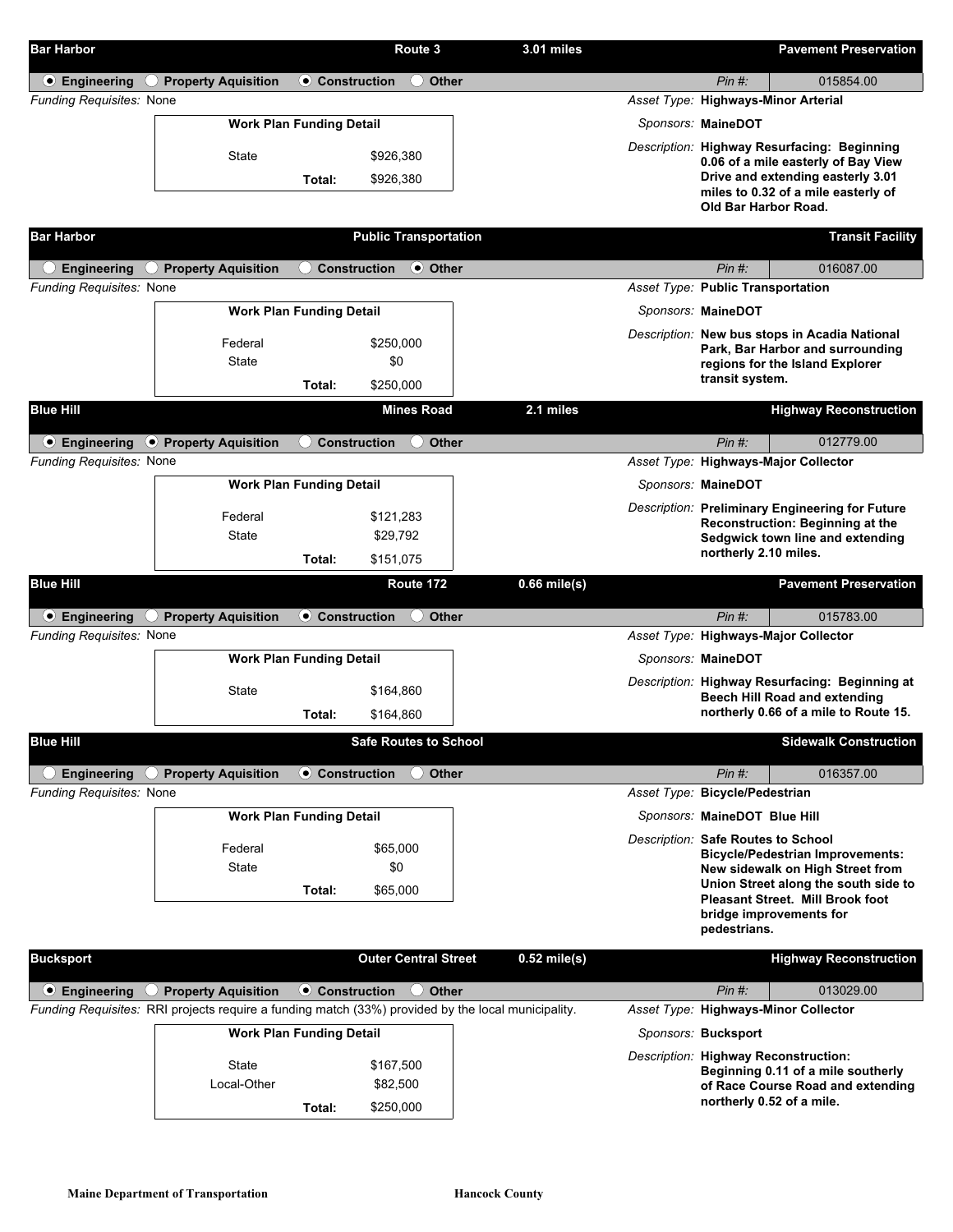| <b>Bucksport</b>                |                                                                     |                        | <b>Main Street</b>         | $0.66$ mile(s) |                                |                              | <b>Pavement Preservation</b>                                                                                                                                  |
|---------------------------------|---------------------------------------------------------------------|------------------------|----------------------------|----------------|--------------------------------|------------------------------|---------------------------------------------------------------------------------------------------------------------------------------------------------------|
| <b>● Engineering</b>            | O Property Aquisition                                               | $\bullet$ Construction | <b>Other</b>               |                |                                | $Pin$ #:                     | 015855.00                                                                                                                                                     |
| Funding Requisites: None        |                                                                     |                        |                            |                |                                |                              | Asset Type: Highways-Minor Arterial                                                                                                                           |
|                                 | <b>Work Plan Funding Detail</b>                                     |                        |                            |                |                                | Sponsors: MaineDOT           |                                                                                                                                                               |
|                                 | State                                                               | Total:                 | \$298,921<br>\$298,921     |                |                                |                              | Description: Highway Resurfacing: Beginning at<br><b>Bridge Street and extending</b><br>northerly 0.66 of a mile to 0.01 of a<br>mile south of Second Street. |
| Deer Isle, Sedgwick             |                                                                     |                        | Route 15                   | 2505 Feet      |                                |                              | <b>Bridge Painting</b>                                                                                                                                        |
| $\odot$ Engineering             | $\bigcirc$ Property Aquisition                                      | <b>⊙</b> Construction  | <b>Other</b>               |                |                                | $Pin$ #:                     | 010062.01                                                                                                                                                     |
| Funding Requisites: None        |                                                                     |                        |                            |                |                                |                              | Asset Type: Bridges-Major Collector                                                                                                                           |
|                                 | <b>Work Plan Funding Detail</b>                                     |                        |                            |                |                                | Sponsors: MaineDOT           |                                                                                                                                                               |
|                                 |                                                                     |                        |                            |                |                                |                              | Description: Bridge Painting: Deer Isle-Sedgwick                                                                                                              |
|                                 | Federal<br><b>State</b>                                             |                        | \$7,894,912<br>\$1,973,728 |                |                                |                              | Bridge (#3257) over Eggemoggin                                                                                                                                |
|                                 |                                                                     | Total:                 | \$9,868,640                |                |                                | Sedgwick town line.          | Reach, located on the Deer Isle-                                                                                                                              |
|                                 |                                                                     |                        |                            |                |                                |                              |                                                                                                                                                               |
| Deer Isle, Sedgwick             |                                                                     |                        | Route 15                   | 2505 Feet      |                                |                              | <b>Bridge Rehabilitation</b>                                                                                                                                  |
| <b>● Engineering</b>            | $\bigcirc$ Property Aquisition                                      | <b>● Construction</b>  | <b>Other</b>               |                |                                | $Pin$ #:                     | 010062.00                                                                                                                                                     |
| Funding Requisites: None        |                                                                     |                        |                            |                |                                |                              | Asset Type: Bridges-Major Collector                                                                                                                           |
|                                 | <b>Work Plan Funding Detail</b>                                     |                        |                            |                |                                | Sponsors: MaineDOT           |                                                                                                                                                               |
|                                 | Federal                                                             |                        | \$6,060,798                |                |                                |                              | Description: Bridge Rehabilitation: Deer Isle-                                                                                                                |
|                                 | <b>State</b>                                                        |                        | \$1,527,613                |                |                                |                              | Sedgwick Bridge (#3257) over<br>Eggemoggin Reach, located at the                                                                                              |
|                                 |                                                                     | Total:                 | \$7,588,411                |                |                                |                              | Deer Isle-Sedgwick town line.                                                                                                                                 |
| <b>Ellsworth</b>                |                                                                     |                        | Route 1                    |                |                                |                              | <b>Intersection Improvements</b>                                                                                                                              |
|                                 |                                                                     |                        |                            |                |                                |                              |                                                                                                                                                               |
| $\bullet$ Engineering           | • Property Aquisition                                               | ● Construction         | <b>Other</b>               |                |                                | $Pin$ #:                     | 007687.00                                                                                                                                                     |
| <b>Funding Requisites: None</b> |                                                                     |                        |                            |                |                                |                              | Asset Type: Highways-Principal Arterial                                                                                                                       |
|                                 | <b>Work Plan Funding Detail</b>                                     |                        |                            |                |                                | Sponsors: MaineDOT Ellsworth |                                                                                                                                                               |
|                                 | Federal<br>State                                                    |                        | \$512,295<br>\$127,705     |                |                                | 172.                         | Description: Signal Installation: Located at the<br>Intersection of Route 1 and Route                                                                         |
|                                 |                                                                     | Total:                 | \$640,000                  |                |                                |                              |                                                                                                                                                               |
| <b>Ellsworth</b>                |                                                                     |                        | <b>Downeast Trail</b>      |                |                                |                              | <b>Trail Construction</b>                                                                                                                                     |
|                                 |                                                                     |                        |                            |                |                                |                              |                                                                                                                                                               |
| $\odot$ Engineering             | • Property Aquisition                                               | <b>● Construction</b>  | <b>Other</b><br>$($ )      |                |                                | $Pin$ #:                     | 009636.00                                                                                                                                                     |
|                                 | Funding Requisites: Local match to be provided by the municipality. |                        |                            |                | Asset Type: Bicycle/Pedestrian |                              |                                                                                                                                                               |
|                                 | <b>Work Plan Funding Detail</b>                                     |                        |                            |                |                                | Sponsors: Ellsworth          |                                                                                                                                                               |
|                                 | Federal                                                             |                        | \$1,173,586                |                |                                |                              | Description: Bicycle/Pedestrian Facility<br>Improvement: This project will                                                                                    |
|                                 | State                                                               |                        | \$155,397                  |                |                                |                              | design and construct approximately                                                                                                                            |
|                                 | Local-Other                                                         |                        | \$138,000                  |                |                                |                              | 2.00 miles of shared-use path, a<br>portion of the Downeast Trail, from                                                                                       |
|                                 |                                                                     | Total:                 | \$1,466,983                |                |                                |                              | <b>Ellsworth Falls to High Street.</b>                                                                                                                        |
| <b>Ellsworth</b>                |                                                                     |                        | Route 1A at Mill Mall      |                |                                |                              | <b>Intersection Improvements</b>                                                                                                                              |
| <b>Engineering</b>              | O Property Aquisition                                               | <b>⊙</b> Construction  | <b>Other</b>               |                |                                | $Pin$ #:                     | 012273.00                                                                                                                                                     |
| <b>Funding Requisites: None</b> |                                                                     |                        |                            |                |                                |                              | Asset Type: Highways-Principal Arterial                                                                                                                       |
|                                 | <b>Work Plan Funding Detail</b>                                     |                        |                            |                |                                | Sponsors: MaineDOT           |                                                                                                                                                               |
|                                 |                                                                     |                        |                            |                |                                |                              | Description: Intersection Improvements without                                                                                                                |
|                                 | Federal<br><b>State</b>                                             |                        | \$37,223<br>\$9,143        |                |                                |                              | signal: Access management<br>through the combination of 2 major                                                                                               |
|                                 |                                                                     | Total:                 | \$46,366                   |                |                                | the YMCA.                    | entrances of Route 1A, Mill Mall and                                                                                                                          |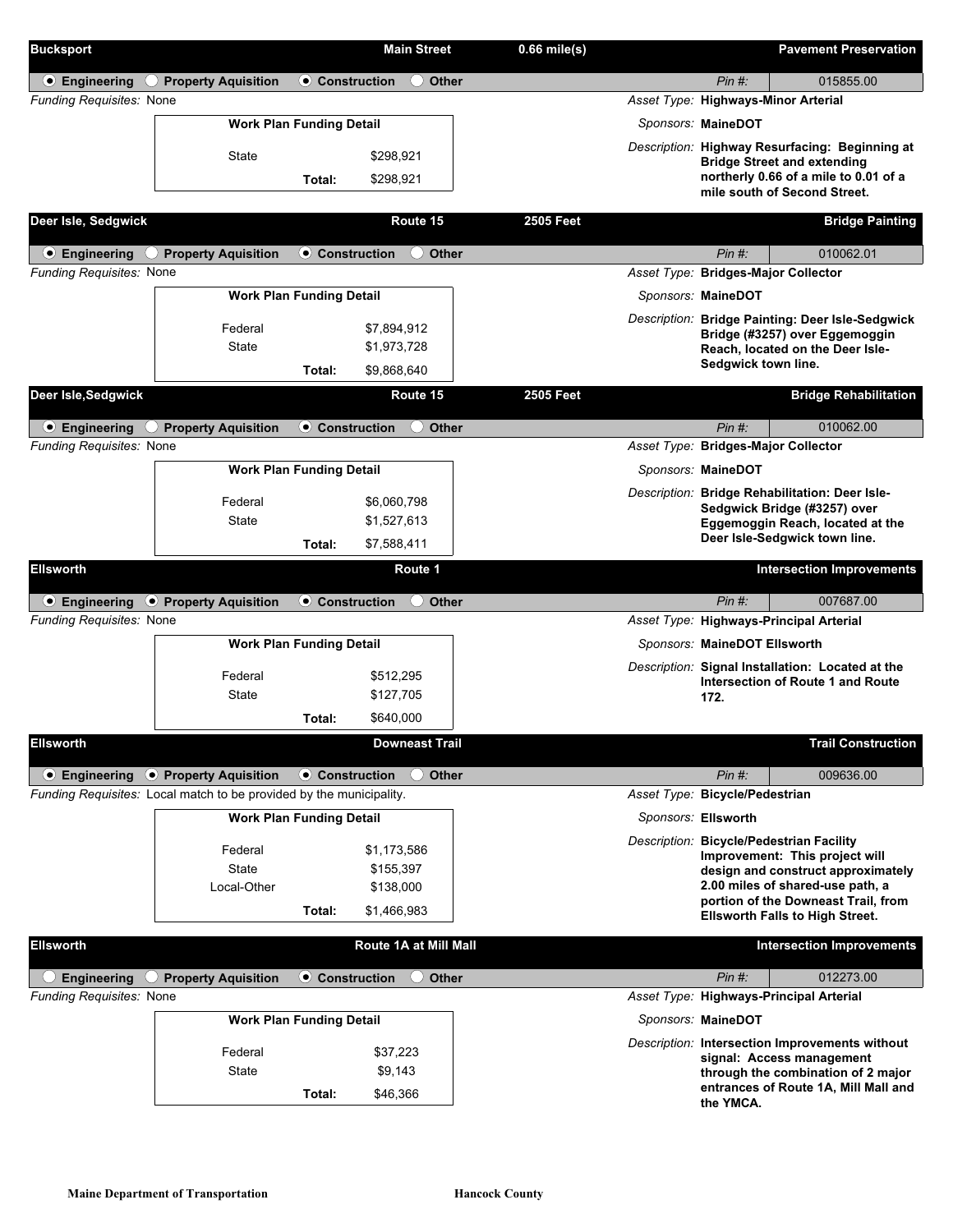| <b>Ellsworth</b>                               |                                                                                                                                                           |                         | Route 3                            |           |                                   |                        | <b>Intersection Improvements</b>                                                                                             |
|------------------------------------------------|-----------------------------------------------------------------------------------------------------------------------------------------------------------|-------------------------|------------------------------------|-----------|-----------------------------------|------------------------|------------------------------------------------------------------------------------------------------------------------------|
|                                                | ● Engineering ● Property Aquisition                                                                                                                       | $\bullet$ Construction  | <b>Other</b>                       |           |                                   | $Pin$ #:               | 012749.00                                                                                                                    |
| <b>Funding Requisites: None</b>                |                                                                                                                                                           |                         |                                    |           |                                   |                        | Asset Type: Highways-Principal Arterial                                                                                      |
|                                                | <b>Work Plan Funding Detail</b>                                                                                                                           |                         |                                    |           |                                   | Sponsors: MaineDOT     |                                                                                                                              |
|                                                | Federal<br><b>State</b>                                                                                                                                   | Total:                  | \$175,500<br>\$19,500<br>\$195,000 |           |                                   | Entrance.              | Description: Intersection Improvement Without a<br>Signal: Located at the intersection<br>of Route 3, Short Street, and Mall |
| <b>Ellsworth</b>                               |                                                                                                                                                           |                         | Route 1                            |           |                                   |                        | <b>Intersection Improvements</b>                                                                                             |
| Engineering                                    | $\bigcirc$ Property Aquisition                                                                                                                            | <b>● Construction</b>   | <b>Other</b>                       |           |                                   | $Pin$ #:               | 014220.00                                                                                                                    |
| <b>Funding Requisites: None</b>                |                                                                                                                                                           |                         |                                    |           |                                   |                        | Asset Type: Highways-Minor Arterial                                                                                          |
|                                                | <b>Work Plan Funding Detail</b>                                                                                                                           |                         |                                    |           |                                   |                        | Sponsors: MaineDOT Traffic Ellsworth                                                                                         |
|                                                | <b>State</b>                                                                                                                                              |                         | \$600,000                          |           |                                   |                        | Description: Modify Traffic Signals: Located at<br>the intersection Route 1 and Route 3                                      |
|                                                |                                                                                                                                                           | Total:                  | \$600,000                          |           |                                   | Myrick Street.         | and the intersection of Route 3 and                                                                                          |
| <b>Ellsworth</b>                               |                                                                                                                                                           |                         | Route 180                          | 3.9 miles |                                   |                        | <b>Maintenance Paving</b>                                                                                                    |
| $\bigcirc$ Engineering                         | O Property Aquisition                                                                                                                                     | <b>● Construction</b>   | <b>Other</b>                       |           |                                   | $Pin$ #:               | 014568.22                                                                                                                    |
| Funding Requisites: None                       |                                                                                                                                                           |                         |                                    |           |                                   |                        | Asset Type: Highways-Minor Collector                                                                                         |
|                                                | <b>Work Plan Funding Detail</b>                                                                                                                           |                         |                                    |           |                                   | Sponsors: MaineDOT     |                                                                                                                              |
|                                                | State                                                                                                                                                     |                         | \$156,000                          |           |                                   |                        | Description: Maintenance Surface Treatment:<br><b>Beginning at Sunset Park Road and</b>                                      |
|                                                |                                                                                                                                                           | Total:                  | \$156,000                          |           |                                   |                        | extending 3.90 miles to the<br>Ellsworth-Otis town line.                                                                     |
| <b>Ellsworth</b>                               |                                                                                                                                                           |                         | Route 180                          | 3.9 miles |                                   |                        | <b>Maintenance Paving</b>                                                                                                    |
|                                                |                                                                                                                                                           |                         |                                    |           |                                   |                        |                                                                                                                              |
| Engineering<br><b>Funding Requisites: None</b> | $\bigcirc$ Property Aquisition                                                                                                                            | <b>⊙</b> Construction   | <b>Other</b>                       |           |                                   | $Pin$ #:               | 014568.27<br>Asset Type: Highways-Minor Collector                                                                            |
|                                                | <b>Work Plan Funding Detail</b>                                                                                                                           |                         |                                    |           |                                   | Sponsors: MaineDOT     |                                                                                                                              |
|                                                | <b>State</b>                                                                                                                                              |                         | \$130,500                          |           |                                   |                        | Description: Maintenance Surface Treatment:                                                                                  |
|                                                |                                                                                                                                                           | Total:                  | \$130,500                          |           |                                   |                        | <b>Beginning at Sunset Park Road and</b><br>extending 3.90 miles to the<br>Ellsworth-Otis town line.                         |
| Ellsworth                                      |                                                                                                                                                           |                         | <b>Mariaville Road</b>             | 3.9 miles |                                   |                        | <b>Highway Rehabilitation</b>                                                                                                |
| $\odot$ Engineering                            | $\bigcirc$ Property Aquisition                                                                                                                            | <b>● Construction</b>   | Other                              |           |                                   | Pin #:                 | 015658.00                                                                                                                    |
| <b>Funding Requisites: None</b>                |                                                                                                                                                           |                         |                                    |           |                                   |                        | Asset Type: Highways-Minor Collector                                                                                         |
|                                                | <b>Work Plan Funding Detail</b>                                                                                                                           |                         |                                    |           |                                   | Sponsors: MaineDOT     |                                                                                                                              |
|                                                | State                                                                                                                                                     |                         | \$140,400                          |           |                                   |                        | Description: Highway Rehabilitation: Beginning<br>at the intersection of Route 180 and                                       |
|                                                |                                                                                                                                                           | Total:                  | \$140,400                          |           |                                   |                        | the Sunset Park Road and extending                                                                                           |
|                                                |                                                                                                                                                           |                         |                                    |           |                                   | line. Pug Mill Paving. | northerly 3.90 miles to the Otis town                                                                                        |
| <b>Ellsworth</b>                               |                                                                                                                                                           |                         | <b>Public Transportation</b>       |           |                                   |                        | <b>Equipment Purchase</b>                                                                                                    |
| $\cup$ Engineering                             | $\bigcirc$ Property Aquisition                                                                                                                            | $\bigcirc$ Construction | $\odot$ Other                      |           |                                   | $Pin$ #:               | 016114.00                                                                                                                    |
|                                                | Funding Requisites: 10% of the project cost provided by local communities. This project requires<br>voter approval of a General Fund transportation bond. |                         |                                    |           | Asset Type: Public Transportation |                        |                                                                                                                              |
|                                                | <b>Work Plan Funding Detail</b>                                                                                                                           |                         |                                    |           |                                   | Sponsors: MaineDOT     |                                                                                                                              |
|                                                | Federal                                                                                                                                                   |                         | \$69,003                           |           |                                   |                        | <b>Description: Federal Transit Administration</b>                                                                           |
|                                                | State                                                                                                                                                     |                         | \$8,625                            |           |                                   |                        | Section 5310, for the Elderly and<br>Disabled, the Washington Hancock                                                        |
|                                                | Local-Other                                                                                                                                               |                         | \$8,625                            |           |                                   |                        | <b>Community Action Agency, Region</b>                                                                                       |
|                                                |                                                                                                                                                           | Total:                  | \$86,253                           |           |                                   | bus(ses).              | 2. Fiscal Year 2008. To purchase                                                                                             |
|                                                |                                                                                                                                                           |                         |                                    |           |                                   |                        |                                                                                                                              |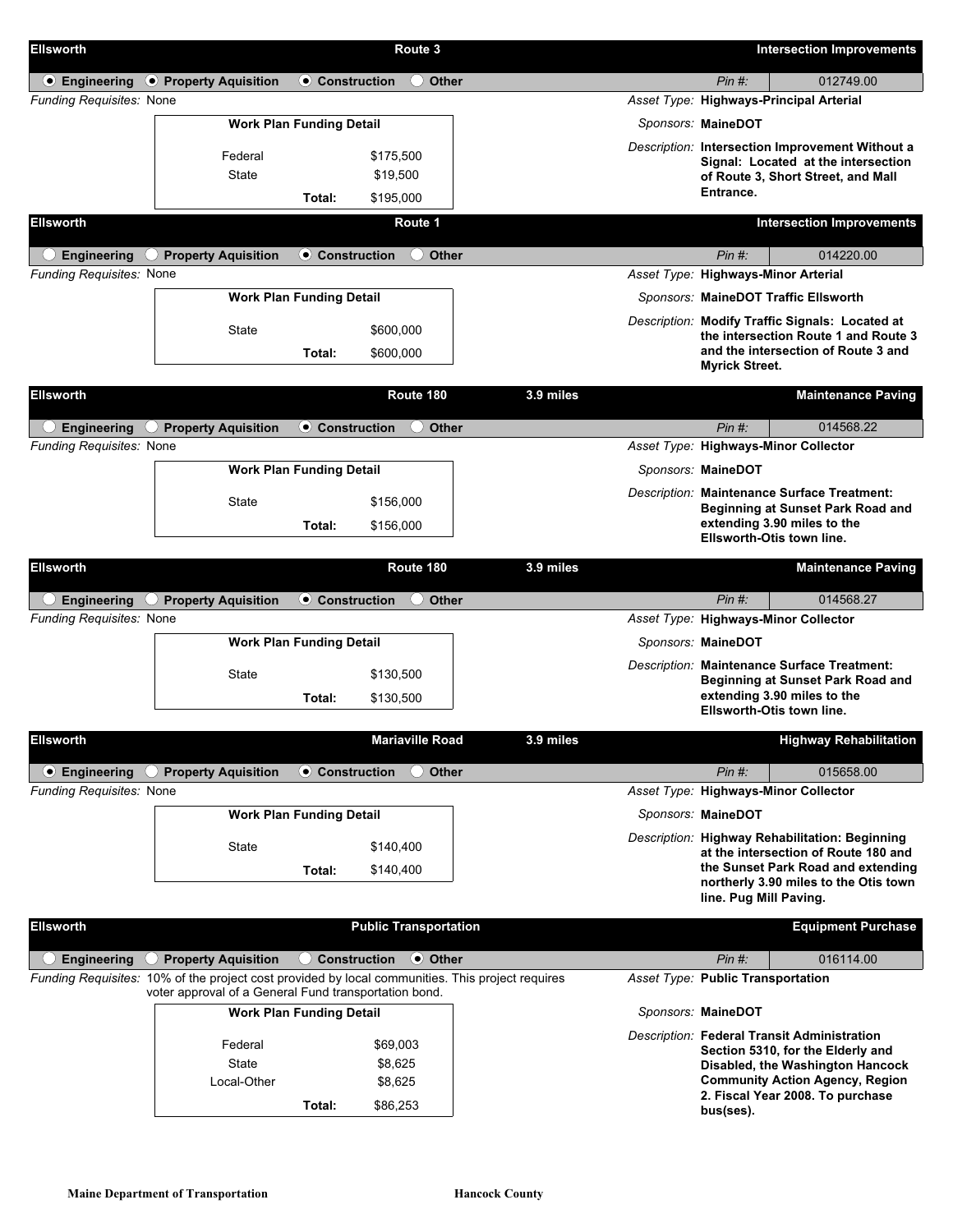| $\bigcirc$ Property Aquisition<br>$\bigcirc$ Construction<br>$\odot$ Other<br>$Pin$ #:<br>016115.00<br><b>Engineering</b><br>Funding Requisites: 10% of the project cost provided by local communities. This project requires<br>Asset Type: Public Transportation<br>voter approval of a General Fund transportation bond.<br><b>Work Plan Funding Detail</b><br>Sponsors: MaineDOT<br>Description: Federal Transit Administration<br>\$72,073<br>Federal<br>Section 5310, for the Elderly and<br>\$9,009<br>State<br>Disabled, the Washington Hancock<br><b>Community Agency, Region 2.</b><br>Local-Other<br>\$9,009<br>Fiscal Year 2009. To purchase<br>\$90,091<br>Total:<br>bus(ses).<br>Ellsworth, Waltham, Fletchers Landing Twp<br>Route 179<br>9.51 miles<br><b>Maintenance Paving</b><br>014568.13<br>O Property Aquisition<br><b>⊙</b> Construction<br>Other<br>$Pin$ #:<br><b>Engineering</b><br>Funding Requisites: None<br>Asset Type: Highways-Major Collector<br><b>Work Plan Funding Detail</b><br>Sponsors: MaineDOT<br>Description: Maintenance Surface Treatment:<br>\$330,300<br>State<br>Beginning 0.14 of a mile south of<br>Route 180 (Mariaville Road) and<br>\$330,300<br>Total:<br>extending northerly 9.51 miles to<br>0.02 of a mile north of Route 200.<br><b>Ellsworth, Hancock</b><br>3.55 miles<br><b>Pavement Preservation</b><br>Route 1<br>O Property Aquisition<br>$\bullet$ Construction<br>Other<br>$Pin$ #:<br>015861.00<br>$\bullet$ Engineering<br>Funding Requisites: None<br>Asset Type: Highways-Minor Arterial<br><b>Work Plan Funding Detail</b><br>Sponsors: MaineDOT<br>Description: Highway Resurfacing: Beginning<br>State<br>\$1,011,390<br>0.14 of a mile southerly of Douglas<br>Highway and extending northerly<br>Total:<br>\$1,011,390<br>3.55 miles to 0.04 of a mile northerly<br>of Mud Creek Road.<br><b>Black Woods Road</b><br><b>Franklin</b><br>$1.59$ mile(s)<br><b>Maintenance Paving</b><br><b>⊙</b> Construction<br>014558.11<br>◯ Property Aquisition<br>$\cup$ Other<br>$Pin$ #:<br><b>Engineering</b><br>Funding Requisites: None<br>Asset Type: Highways-Major Collector<br><b>Work Plan Funding Detail</b><br>Sponsors: MaineDOT<br>Description: Maintenance Surface Treatment:<br><b>State</b><br>\$47,700<br>Beginning 0.18 of a mile easterly of<br>the Firehouse Land and extending<br>\$47,700<br>Total:<br>easterly 1.59 miles to 0.21 of a mile<br>westerly of the Alder Brook Road.<br><b>Black Woods Road</b> | <b>Ellsworth</b> |        | <b>Public Transportation</b> |                |  | <b>Equipment Purchase</b>                                              |
|---------------------------------------------------------------------------------------------------------------------------------------------------------------------------------------------------------------------------------------------------------------------------------------------------------------------------------------------------------------------------------------------------------------------------------------------------------------------------------------------------------------------------------------------------------------------------------------------------------------------------------------------------------------------------------------------------------------------------------------------------------------------------------------------------------------------------------------------------------------------------------------------------------------------------------------------------------------------------------------------------------------------------------------------------------------------------------------------------------------------------------------------------------------------------------------------------------------------------------------------------------------------------------------------------------------------------------------------------------------------------------------------------------------------------------------------------------------------------------------------------------------------------------------------------------------------------------------------------------------------------------------------------------------------------------------------------------------------------------------------------------------------------------------------------------------------------------------------------------------------------------------------------------------------------------------------------------------------------------------------------------------------------------------------------------------------------------------------------------------------------------------------------------------------------------------------------------------------------------------------------------------------------------------------------------------------------------------------------------------------------------------------------------------------------------------------------------------------------------------------------|------------------|--------|------------------------------|----------------|--|------------------------------------------------------------------------|
|                                                                                                                                                                                                                                                                                                                                                                                                                                                                                                                                                                                                                                                                                                                                                                                                                                                                                                                                                                                                                                                                                                                                                                                                                                                                                                                                                                                                                                                                                                                                                                                                                                                                                                                                                                                                                                                                                                                                                                                                                                                                                                                                                                                                                                                                                                                                                                                                                                                                                                   |                  |        |                              |                |  |                                                                        |
|                                                                                                                                                                                                                                                                                                                                                                                                                                                                                                                                                                                                                                                                                                                                                                                                                                                                                                                                                                                                                                                                                                                                                                                                                                                                                                                                                                                                                                                                                                                                                                                                                                                                                                                                                                                                                                                                                                                                                                                                                                                                                                                                                                                                                                                                                                                                                                                                                                                                                                   |                  |        |                              |                |  |                                                                        |
|                                                                                                                                                                                                                                                                                                                                                                                                                                                                                                                                                                                                                                                                                                                                                                                                                                                                                                                                                                                                                                                                                                                                                                                                                                                                                                                                                                                                                                                                                                                                                                                                                                                                                                                                                                                                                                                                                                                                                                                                                                                                                                                                                                                                                                                                                                                                                                                                                                                                                                   |                  |        |                              |                |  |                                                                        |
|                                                                                                                                                                                                                                                                                                                                                                                                                                                                                                                                                                                                                                                                                                                                                                                                                                                                                                                                                                                                                                                                                                                                                                                                                                                                                                                                                                                                                                                                                                                                                                                                                                                                                                                                                                                                                                                                                                                                                                                                                                                                                                                                                                                                                                                                                                                                                                                                                                                                                                   |                  |        |                              |                |  |                                                                        |
|                                                                                                                                                                                                                                                                                                                                                                                                                                                                                                                                                                                                                                                                                                                                                                                                                                                                                                                                                                                                                                                                                                                                                                                                                                                                                                                                                                                                                                                                                                                                                                                                                                                                                                                                                                                                                                                                                                                                                                                                                                                                                                                                                                                                                                                                                                                                                                                                                                                                                                   |                  |        |                              |                |  |                                                                        |
|                                                                                                                                                                                                                                                                                                                                                                                                                                                                                                                                                                                                                                                                                                                                                                                                                                                                                                                                                                                                                                                                                                                                                                                                                                                                                                                                                                                                                                                                                                                                                                                                                                                                                                                                                                                                                                                                                                                                                                                                                                                                                                                                                                                                                                                                                                                                                                                                                                                                                                   |                  |        |                              |                |  |                                                                        |
|                                                                                                                                                                                                                                                                                                                                                                                                                                                                                                                                                                                                                                                                                                                                                                                                                                                                                                                                                                                                                                                                                                                                                                                                                                                                                                                                                                                                                                                                                                                                                                                                                                                                                                                                                                                                                                                                                                                                                                                                                                                                                                                                                                                                                                                                                                                                                                                                                                                                                                   |                  |        |                              |                |  |                                                                        |
|                                                                                                                                                                                                                                                                                                                                                                                                                                                                                                                                                                                                                                                                                                                                                                                                                                                                                                                                                                                                                                                                                                                                                                                                                                                                                                                                                                                                                                                                                                                                                                                                                                                                                                                                                                                                                                                                                                                                                                                                                                                                                                                                                                                                                                                                                                                                                                                                                                                                                                   |                  |        |                              |                |  |                                                                        |
|                                                                                                                                                                                                                                                                                                                                                                                                                                                                                                                                                                                                                                                                                                                                                                                                                                                                                                                                                                                                                                                                                                                                                                                                                                                                                                                                                                                                                                                                                                                                                                                                                                                                                                                                                                                                                                                                                                                                                                                                                                                                                                                                                                                                                                                                                                                                                                                                                                                                                                   |                  |        |                              |                |  |                                                                        |
|                                                                                                                                                                                                                                                                                                                                                                                                                                                                                                                                                                                                                                                                                                                                                                                                                                                                                                                                                                                                                                                                                                                                                                                                                                                                                                                                                                                                                                                                                                                                                                                                                                                                                                                                                                                                                                                                                                                                                                                                                                                                                                                                                                                                                                                                                                                                                                                                                                                                                                   |                  |        |                              |                |  |                                                                        |
|                                                                                                                                                                                                                                                                                                                                                                                                                                                                                                                                                                                                                                                                                                                                                                                                                                                                                                                                                                                                                                                                                                                                                                                                                                                                                                                                                                                                                                                                                                                                                                                                                                                                                                                                                                                                                                                                                                                                                                                                                                                                                                                                                                                                                                                                                                                                                                                                                                                                                                   |                  |        |                              |                |  |                                                                        |
|                                                                                                                                                                                                                                                                                                                                                                                                                                                                                                                                                                                                                                                                                                                                                                                                                                                                                                                                                                                                                                                                                                                                                                                                                                                                                                                                                                                                                                                                                                                                                                                                                                                                                                                                                                                                                                                                                                                                                                                                                                                                                                                                                                                                                                                                                                                                                                                                                                                                                                   |                  |        |                              |                |  |                                                                        |
|                                                                                                                                                                                                                                                                                                                                                                                                                                                                                                                                                                                                                                                                                                                                                                                                                                                                                                                                                                                                                                                                                                                                                                                                                                                                                                                                                                                                                                                                                                                                                                                                                                                                                                                                                                                                                                                                                                                                                                                                                                                                                                                                                                                                                                                                                                                                                                                                                                                                                                   |                  |        |                              |                |  |                                                                        |
|                                                                                                                                                                                                                                                                                                                                                                                                                                                                                                                                                                                                                                                                                                                                                                                                                                                                                                                                                                                                                                                                                                                                                                                                                                                                                                                                                                                                                                                                                                                                                                                                                                                                                                                                                                                                                                                                                                                                                                                                                                                                                                                                                                                                                                                                                                                                                                                                                                                                                                   |                  |        |                              |                |  |                                                                        |
|                                                                                                                                                                                                                                                                                                                                                                                                                                                                                                                                                                                                                                                                                                                                                                                                                                                                                                                                                                                                                                                                                                                                                                                                                                                                                                                                                                                                                                                                                                                                                                                                                                                                                                                                                                                                                                                                                                                                                                                                                                                                                                                                                                                                                                                                                                                                                                                                                                                                                                   |                  |        |                              |                |  |                                                                        |
|                                                                                                                                                                                                                                                                                                                                                                                                                                                                                                                                                                                                                                                                                                                                                                                                                                                                                                                                                                                                                                                                                                                                                                                                                                                                                                                                                                                                                                                                                                                                                                                                                                                                                                                                                                                                                                                                                                                                                                                                                                                                                                                                                                                                                                                                                                                                                                                                                                                                                                   |                  |        |                              |                |  |                                                                        |
|                                                                                                                                                                                                                                                                                                                                                                                                                                                                                                                                                                                                                                                                                                                                                                                                                                                                                                                                                                                                                                                                                                                                                                                                                                                                                                                                                                                                                                                                                                                                                                                                                                                                                                                                                                                                                                                                                                                                                                                                                                                                                                                                                                                                                                                                                                                                                                                                                                                                                                   |                  |        |                              |                |  |                                                                        |
|                                                                                                                                                                                                                                                                                                                                                                                                                                                                                                                                                                                                                                                                                                                                                                                                                                                                                                                                                                                                                                                                                                                                                                                                                                                                                                                                                                                                                                                                                                                                                                                                                                                                                                                                                                                                                                                                                                                                                                                                                                                                                                                                                                                                                                                                                                                                                                                                                                                                                                   |                  |        |                              |                |  |                                                                        |
|                                                                                                                                                                                                                                                                                                                                                                                                                                                                                                                                                                                                                                                                                                                                                                                                                                                                                                                                                                                                                                                                                                                                                                                                                                                                                                                                                                                                                                                                                                                                                                                                                                                                                                                                                                                                                                                                                                                                                                                                                                                                                                                                                                                                                                                                                                                                                                                                                                                                                                   |                  |        |                              |                |  |                                                                        |
|                                                                                                                                                                                                                                                                                                                                                                                                                                                                                                                                                                                                                                                                                                                                                                                                                                                                                                                                                                                                                                                                                                                                                                                                                                                                                                                                                                                                                                                                                                                                                                                                                                                                                                                                                                                                                                                                                                                                                                                                                                                                                                                                                                                                                                                                                                                                                                                                                                                                                                   |                  |        |                              |                |  |                                                                        |
|                                                                                                                                                                                                                                                                                                                                                                                                                                                                                                                                                                                                                                                                                                                                                                                                                                                                                                                                                                                                                                                                                                                                                                                                                                                                                                                                                                                                                                                                                                                                                                                                                                                                                                                                                                                                                                                                                                                                                                                                                                                                                                                                                                                                                                                                                                                                                                                                                                                                                                   |                  |        |                              |                |  |                                                                        |
|                                                                                                                                                                                                                                                                                                                                                                                                                                                                                                                                                                                                                                                                                                                                                                                                                                                                                                                                                                                                                                                                                                                                                                                                                                                                                                                                                                                                                                                                                                                                                                                                                                                                                                                                                                                                                                                                                                                                                                                                                                                                                                                                                                                                                                                                                                                                                                                                                                                                                                   |                  |        |                              |                |  |                                                                        |
|                                                                                                                                                                                                                                                                                                                                                                                                                                                                                                                                                                                                                                                                                                                                                                                                                                                                                                                                                                                                                                                                                                                                                                                                                                                                                                                                                                                                                                                                                                                                                                                                                                                                                                                                                                                                                                                                                                                                                                                                                                                                                                                                                                                                                                                                                                                                                                                                                                                                                                   |                  |        |                              |                |  |                                                                        |
|                                                                                                                                                                                                                                                                                                                                                                                                                                                                                                                                                                                                                                                                                                                                                                                                                                                                                                                                                                                                                                                                                                                                                                                                                                                                                                                                                                                                                                                                                                                                                                                                                                                                                                                                                                                                                                                                                                                                                                                                                                                                                                                                                                                                                                                                                                                                                                                                                                                                                                   |                  |        |                              |                |  |                                                                        |
|                                                                                                                                                                                                                                                                                                                                                                                                                                                                                                                                                                                                                                                                                                                                                                                                                                                                                                                                                                                                                                                                                                                                                                                                                                                                                                                                                                                                                                                                                                                                                                                                                                                                                                                                                                                                                                                                                                                                                                                                                                                                                                                                                                                                                                                                                                                                                                                                                                                                                                   |                  |        |                              |                |  |                                                                        |
|                                                                                                                                                                                                                                                                                                                                                                                                                                                                                                                                                                                                                                                                                                                                                                                                                                                                                                                                                                                                                                                                                                                                                                                                                                                                                                                                                                                                                                                                                                                                                                                                                                                                                                                                                                                                                                                                                                                                                                                                                                                                                                                                                                                                                                                                                                                                                                                                                                                                                                   |                  |        |                              |                |  |                                                                        |
|                                                                                                                                                                                                                                                                                                                                                                                                                                                                                                                                                                                                                                                                                                                                                                                                                                                                                                                                                                                                                                                                                                                                                                                                                                                                                                                                                                                                                                                                                                                                                                                                                                                                                                                                                                                                                                                                                                                                                                                                                                                                                                                                                                                                                                                                                                                                                                                                                                                                                                   |                  |        |                              |                |  |                                                                        |
|                                                                                                                                                                                                                                                                                                                                                                                                                                                                                                                                                                                                                                                                                                                                                                                                                                                                                                                                                                                                                                                                                                                                                                                                                                                                                                                                                                                                                                                                                                                                                                                                                                                                                                                                                                                                                                                                                                                                                                                                                                                                                                                                                                                                                                                                                                                                                                                                                                                                                                   |                  |        |                              |                |  |                                                                        |
|                                                                                                                                                                                                                                                                                                                                                                                                                                                                                                                                                                                                                                                                                                                                                                                                                                                                                                                                                                                                                                                                                                                                                                                                                                                                                                                                                                                                                                                                                                                                                                                                                                                                                                                                                                                                                                                                                                                                                                                                                                                                                                                                                                                                                                                                                                                                                                                                                                                                                                   |                  |        |                              |                |  |                                                                        |
|                                                                                                                                                                                                                                                                                                                                                                                                                                                                                                                                                                                                                                                                                                                                                                                                                                                                                                                                                                                                                                                                                                                                                                                                                                                                                                                                                                                                                                                                                                                                                                                                                                                                                                                                                                                                                                                                                                                                                                                                                                                                                                                                                                                                                                                                                                                                                                                                                                                                                                   |                  |        |                              |                |  |                                                                        |
|                                                                                                                                                                                                                                                                                                                                                                                                                                                                                                                                                                                                                                                                                                                                                                                                                                                                                                                                                                                                                                                                                                                                                                                                                                                                                                                                                                                                                                                                                                                                                                                                                                                                                                                                                                                                                                                                                                                                                                                                                                                                                                                                                                                                                                                                                                                                                                                                                                                                                                   | <b>Franklin</b>  |        |                              | $1.49$ mile(s) |  | <b>Maintenance Paving</b>                                              |
| <b>● Construction</b><br>$\bigcirc$ Other<br>$\bigcirc$ Property Aquisition<br>Pin #:<br>014558.12<br><b>Engineering</b>                                                                                                                                                                                                                                                                                                                                                                                                                                                                                                                                                                                                                                                                                                                                                                                                                                                                                                                                                                                                                                                                                                                                                                                                                                                                                                                                                                                                                                                                                                                                                                                                                                                                                                                                                                                                                                                                                                                                                                                                                                                                                                                                                                                                                                                                                                                                                                          |                  |        |                              |                |  |                                                                        |
| <b>Funding Requisites: None</b><br>Asset Type: Highways-Major Collector                                                                                                                                                                                                                                                                                                                                                                                                                                                                                                                                                                                                                                                                                                                                                                                                                                                                                                                                                                                                                                                                                                                                                                                                                                                                                                                                                                                                                                                                                                                                                                                                                                                                                                                                                                                                                                                                                                                                                                                                                                                                                                                                                                                                                                                                                                                                                                                                                           |                  |        |                              |                |  |                                                                        |
| <b>Work Plan Funding Detail</b><br>Sponsors: MaineDOT                                                                                                                                                                                                                                                                                                                                                                                                                                                                                                                                                                                                                                                                                                                                                                                                                                                                                                                                                                                                                                                                                                                                                                                                                                                                                                                                                                                                                                                                                                                                                                                                                                                                                                                                                                                                                                                                                                                                                                                                                                                                                                                                                                                                                                                                                                                                                                                                                                             |                  |        |                              |                |  |                                                                        |
| Description: Maintenance Surface Treatment:                                                                                                                                                                                                                                                                                                                                                                                                                                                                                                                                                                                                                                                                                                                                                                                                                                                                                                                                                                                                                                                                                                                                                                                                                                                                                                                                                                                                                                                                                                                                                                                                                                                                                                                                                                                                                                                                                                                                                                                                                                                                                                                                                                                                                                                                                                                                                                                                                                                       |                  |        |                              |                |  |                                                                        |
|                                                                                                                                                                                                                                                                                                                                                                                                                                                                                                                                                                                                                                                                                                                                                                                                                                                                                                                                                                                                                                                                                                                                                                                                                                                                                                                                                                                                                                                                                                                                                                                                                                                                                                                                                                                                                                                                                                                                                                                                                                                                                                                                                                                                                                                                                                                                                                                                                                                                                                   |                  |        |                              |                |  | Beginning 0.02 of a mile easterly of<br>the Goodwin Road and extending |
| State<br>\$54,000                                                                                                                                                                                                                                                                                                                                                                                                                                                                                                                                                                                                                                                                                                                                                                                                                                                                                                                                                                                                                                                                                                                                                                                                                                                                                                                                                                                                                                                                                                                                                                                                                                                                                                                                                                                                                                                                                                                                                                                                                                                                                                                                                                                                                                                                                                                                                                                                                                                                                 |                  | Total: | \$54,000                     |                |  | والمستمركم 10 كرفية ومالمس كافريا والرما                               |

**the Goodwin Road and extending easterly 1.49 miles to 0.27 of a mile westerly of the Grist Mill Road.**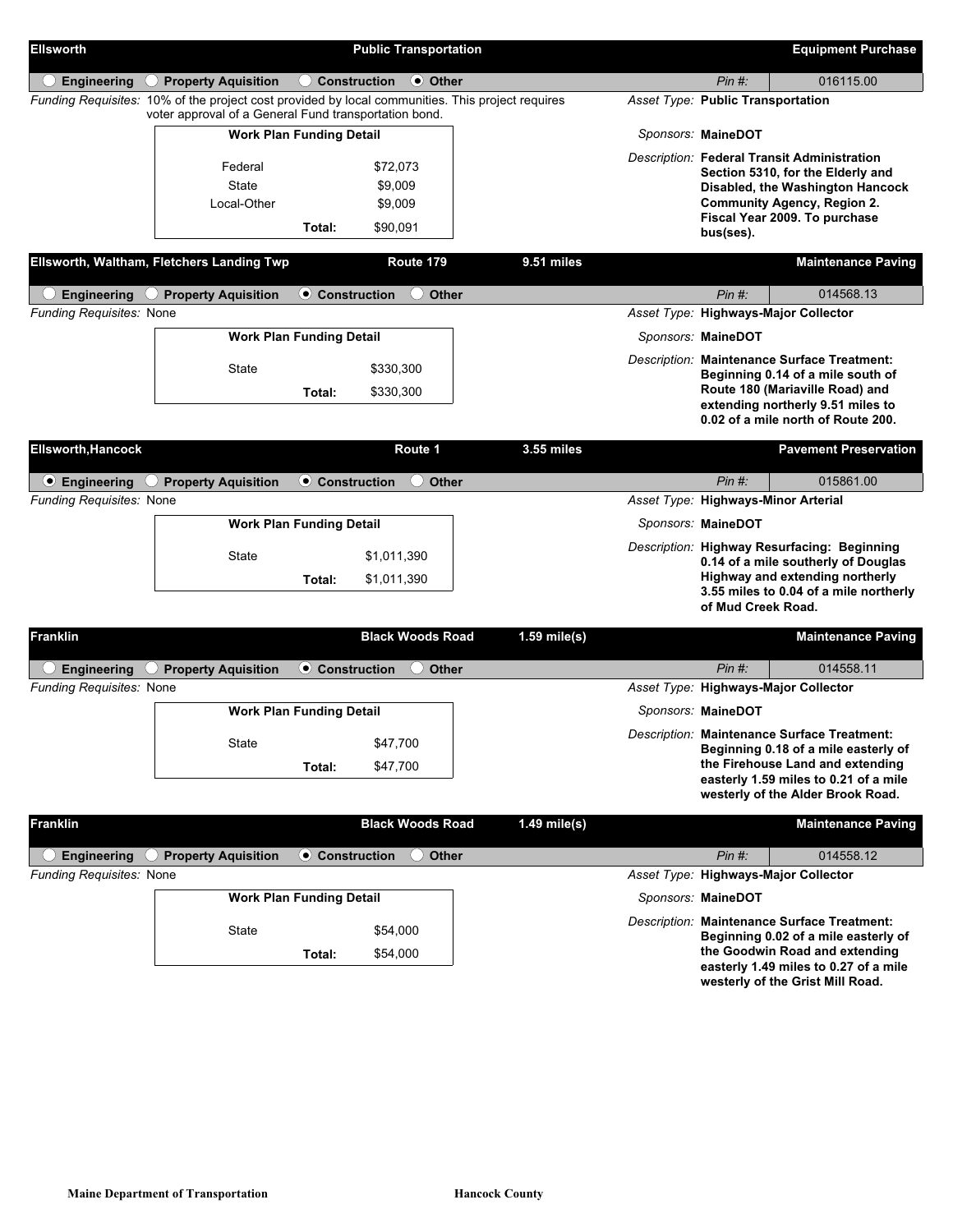| <b>Franklin</b>                                       |                                |                                 | Route 182                       | $1.73$ mile(s) |                     | <b>Pavement Preservation</b>                                                      |
|-------------------------------------------------------|--------------------------------|---------------------------------|---------------------------------|----------------|---------------------|-----------------------------------------------------------------------------------|
| $\odot$ Engineering                                   | $\bigcirc$ Property Aquisition | <b>⊙</b> Construction           | Other<br>$\left( \quad \right)$ |                | $Pin$ #:            | 015786.00                                                                         |
| Funding Requisites: None                              |                                |                                 |                                 |                |                     | Asset Type: Highways-Major Collector                                              |
|                                                       |                                | <b>Work Plan Funding Detail</b> |                                 |                | Sponsors: MaineDOT  |                                                                                   |
|                                                       | State                          |                                 | \$168,800                       |                |                     | Description: Highway Resurfacing: Beginning                                       |
|                                                       |                                | Total:                          | \$168,800                       |                |                     | 0.09 of a mile easterly of the<br>western most intersection of Grist              |
|                                                       |                                |                                 |                                 |                |                     | Mill Road and extending easterly                                                  |
|                                                       |                                |                                 |                                 |                | of Firehouse Lane.  | 1.73 miles to 0.19 of a mile easterly                                             |
| Franklin, Sullivan                                    |                                |                                 | Route 200                       | 5.93 miles     |                     | <b>Maintenance Paving</b>                                                         |
|                                                       |                                |                                 |                                 |                |                     |                                                                                   |
| <b>Engineering</b><br><b>Funding Requisites: None</b> | <b>Property Aquisition</b>     | $\bullet$ Construction          | Other                           |                | $Pin$ #:            | 014568.20<br>Asset Type: Highways-Major Collector                                 |
|                                                       |                                |                                 |                                 |                |                     |                                                                                   |
|                                                       |                                | <b>Work Plan Funding Detail</b> |                                 |                | Sponsors: MaineDOT  |                                                                                   |
|                                                       | State                          |                                 | \$177,900                       |                |                     | Description: Maintenance Surface Treatment:<br>Beginning at Route 1 and extending |
|                                                       |                                | Total:                          | \$177,900                       |                |                     | northerly 5.93 miles to Route 182.                                                |
| <b>Gouldsboro</b>                                     |                                |                                 | <b>South Gouldsboro</b>         | $1.6$ mile(s)  |                     | <b>Highway Reconstruction</b>                                                     |
| $\odot$ Engineering                                   | ● Property Aquisition          | <b>● Construction</b>           | ◯ Other                         |                | $Pin$ #:            | 012784.01                                                                         |
| Funding Requisites: None                              |                                |                                 |                                 |                |                     | Asset Type: Highways-Major Collector                                              |
|                                                       |                                | <b>Work Plan Funding Detail</b> |                                 |                | Sponsors: MaineDOT  |                                                                                   |
|                                                       |                                |                                 |                                 |                |                     | Description: Highway Rehabilitation: Beginning                                    |
|                                                       | <b>State</b>                   |                                 | \$1,791,329                     |                |                     | 1.01 miles southerly of the Young<br>Farm Road and extending northerly            |
|                                                       |                                | Total:                          | \$1,791,329                     |                |                     | 1.6 miles to the Clinic Road.                                                     |
| <b>Hancock</b>                                        |                                |                                 | <b>Black Woods Road</b>         | 2.05 miles     |                     | <b>Maintenance Paving</b>                                                         |
| <b>Engineering</b>                                    | $\bigcirc$ Property Aquisition | <b>● Construction</b>           | <b>Other</b>                    |                | $Pin$ #:            | 014558.13                                                                         |
| Funding Requisites: None                              |                                |                                 |                                 |                |                     | Asset Type: Highways-Major Collector                                              |
|                                                       |                                | <b>Work Plan Funding Detail</b> |                                 |                | Sponsors: MaineDOT  |                                                                                   |
|                                                       | State                          |                                 | \$58,425                        |                |                     | Description: Maintenance Surface Treatment:                                       |
|                                                       |                                |                                 |                                 |                |                     | Beginning at Route 1 and extending<br>easterly 2.05 miles to 0.21 of a mile       |
|                                                       |                                | Total:                          | \$58,425                        |                |                     | westerly of the Franklin town line.                                               |
| <b>Hancock</b>                                        |                                |                                 | Route 1                         | 4.44 miles     |                     | <b>Pavement Preservation</b>                                                      |
| $\bullet$ Engineering                                 | $\bigcirc$ Property Aquisition | <b>⊙</b> Construction           | $\supset$ Other                 |                | Pin #:              | 015866.00                                                                         |
| Funding Requisites: None                              |                                |                                 |                                 |                |                     | Asset Type: Highways-Minor Arterial                                               |
|                                                       |                                | <b>Work Plan Funding Detail</b> |                                 |                | Sponsors: MaineDOT  |                                                                                   |
|                                                       |                                |                                 |                                 |                |                     | Description: Highway Resurfacing: Beginning                                       |
|                                                       | <b>State</b>                   |                                 | \$765,630                       |                |                     | 0.06 of a mile southerly of Route 182                                             |
|                                                       |                                | Total:                          | \$765,630                       |                |                     | and extending northerly 4.44 miles<br>to 0.09 of a mile southerly of the          |
|                                                       |                                |                                 |                                 |                | Sullivan town line. |                                                                                   |
| Hancock, Franklin                                     |                                |                                 | Route 182                       | $0.51$ mile(s) |                     | <b>Pavement Preservation</b>                                                      |
|                                                       |                                |                                 |                                 |                |                     |                                                                                   |
| $\odot$ Engineering<br>Funding Requisites: None       | $\bigcirc$ Property Aquisition | <b>● Construction</b>           | $\bigcirc$ Other                |                | $Pin$ #:            | 015787.00<br>Asset Type: Highways-Major Collector                                 |
|                                                       |                                | <b>Work Plan Funding Detail</b> |                                 |                | Sponsors: MaineDOT  |                                                                                   |
|                                                       |                                |                                 |                                 |                |                     | Description: Highway Resurfacing: Beginning                                       |
|                                                       | <b>State</b>                   |                                 | \$53,630                        |                |                     | 0.17 of a mile westerly of the                                                    |
|                                                       |                                | Total:                          | \$53,630                        |                |                     | Franklin town line and extending<br>easterly 0.51 of a mile to 0.06 of a          |
|                                                       |                                |                                 |                                 |                |                     | mile easterly of Egypt Lane.                                                      |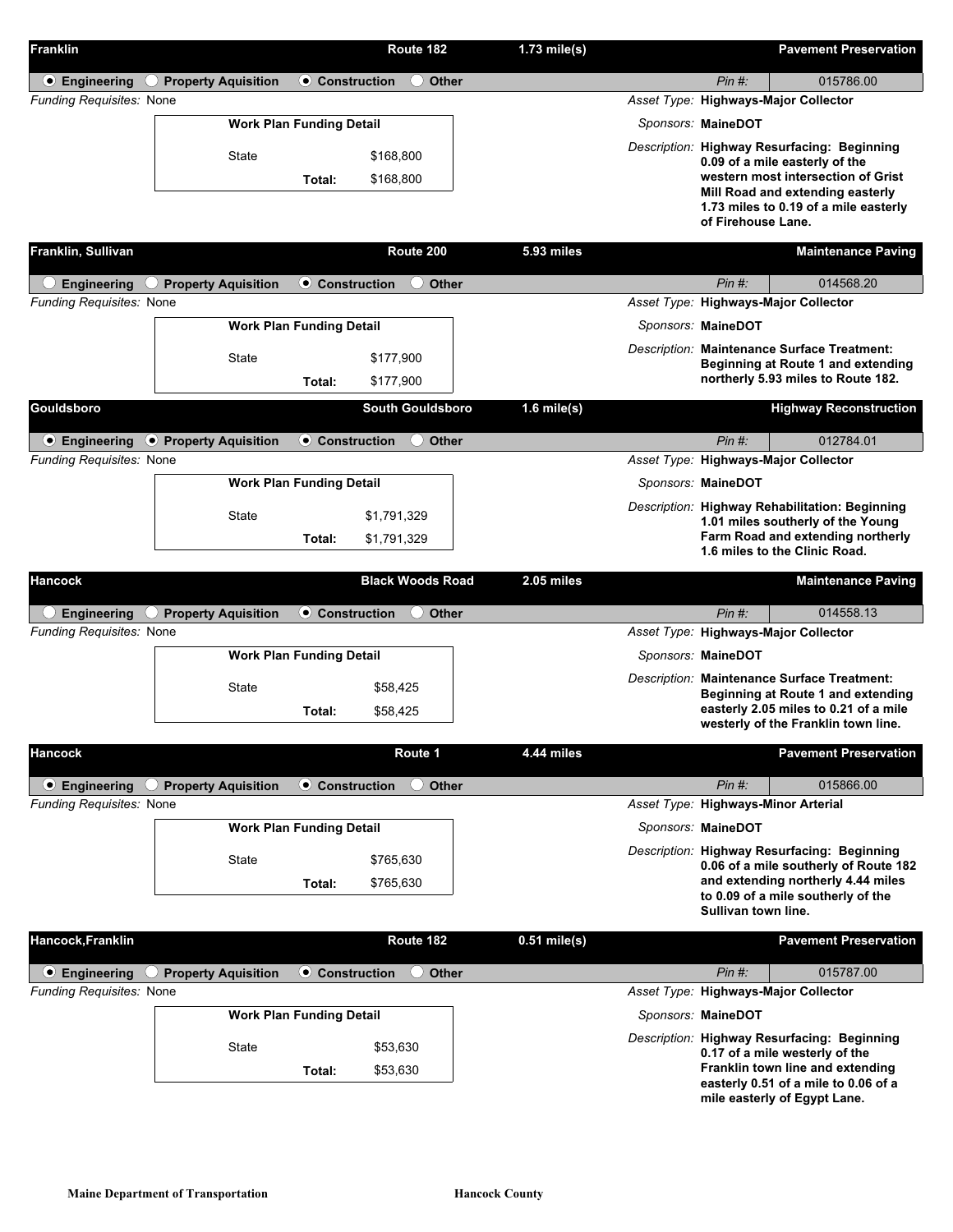|                                                                                                 |                                                                                                    |                                 | <b>Kiosks</b>            |                |                      |                        | <b>Tourist Information Center</b>                                                                                             |
|-------------------------------------------------------------------------------------------------|----------------------------------------------------------------------------------------------------|---------------------------------|--------------------------|----------------|----------------------|------------------------|-------------------------------------------------------------------------------------------------------------------------------|
| Engineering                                                                                     | $\bigcirc$ Property Aquisition                                                                     | <b>⊙</b> Construction           | Other<br>( )             |                |                      | $Pin$ #:               | 013832.00                                                                                                                     |
| <b>Funding Requisites: None</b>                                                                 |                                                                                                    |                                 |                          |                | Asset Type: Highways |                        |                                                                                                                               |
|                                                                                                 |                                                                                                    | <b>Work Plan Funding Detail</b> |                          |                |                      | Sponsors: MaineDOT     |                                                                                                                               |
|                                                                                                 | Federal                                                                                            |                                 | \$75,600                 |                |                      |                        | Description: Information Center: Design and<br>construction of the Information                                                |
|                                                                                                 | State                                                                                              |                                 | \$18,900                 |                |                      | Kiosks on Route 1.     |                                                                                                                               |
|                                                                                                 |                                                                                                    | Total:                          | \$94,500                 |                |                      |                        |                                                                                                                               |
| <b>Mariaville</b>                                                                               |                                                                                                    |                                 | <b>Mariaville Road</b>   | $0.52$ mile(s) |                      |                        | <b>Highway Reconstruction</b>                                                                                                 |
| $\odot$ Engineering                                                                             | ● Property Aquisition                                                                              | <b>⊙</b> Construction           | $\bigcirc$ Other         |                |                      | $Pin$ #:               | 011544.00                                                                                                                     |
|                                                                                                 | Funding Requisites: RRI projects require a funding match (33%) provided by the local municipality. |                                 |                          |                |                      |                        | Asset Type: Highways-Minor Collector                                                                                          |
|                                                                                                 |                                                                                                    | <b>Work Plan Funding Detail</b> |                          |                |                      | Sponsors: Mariaville   |                                                                                                                               |
|                                                                                                 | <b>State</b>                                                                                       |                                 | \$217,551                |                |                      |                        | Description: Highway Reconstruction: Beginning                                                                                |
|                                                                                                 | Local-Other                                                                                        |                                 | \$107,225                |                |                      |                        | 0.04 of a mile northerly of Morrison<br>Farm Road and extending northerly                                                     |
|                                                                                                 |                                                                                                    | Total:                          | \$324,776                |                |                      |                        | 0.36 of a mile, and continue with                                                                                             |
|                                                                                                 |                                                                                                    |                                 |                          |                |                      |                        | overlay and pipe replacement 0.16<br>of a mile. Another pipe will be                                                          |
|                                                                                                 |                                                                                                    |                                 |                          |                |                      | project.               | replaced 0.71 miles from the start of                                                                                         |
|                                                                                                 |                                                                                                    |                                 |                          |                |                      |                        |                                                                                                                               |
| <b>Mount Desert</b>                                                                             |                                                                                                    |                                 | <b>Pretty Marsh Road</b> | $0.8$ mile(s)  |                      |                        | <b>Highway Rehabilitation</b>                                                                                                 |
|                                                                                                 | $\bullet$ Engineering $\bullet$ Property Aquisition                                                | <b>⊙</b> Construction           | $\bigcirc$ Other         |                |                      | $Pin$ #:               | 013049.00                                                                                                                     |
|                                                                                                 | Funding Requisites: RRI projects require a funding match (33%) provided by the local municipality. |                                 |                          |                |                      |                        | Asset Type: Highways-Minor Collector                                                                                          |
|                                                                                                 |                                                                                                    | <b>Work Plan Funding Detail</b> |                          |                |                      | Sponsors: Mount Desert |                                                                                                                               |
|                                                                                                 | State                                                                                              |                                 | \$301,500                |                |                      |                        | Description: Highway Improvements: Beginning<br>0.13 of a mile easterly of Indian                                             |
|                                                                                                 | Local-Other                                                                                        |                                 | \$148,500                |                |                      |                        | Point Road and extending easterly                                                                                             |
|                                                                                                 |                                                                                                    | Total:                          | \$450,000                |                |                      | $0.80$ of a mile.      |                                                                                                                               |
| <b>Mount Desert</b>                                                                             |                                                                                                    |                                 | Route 3                  | $1.49$ mile(s) |                      |                        | <b>Pavement Preservation</b>                                                                                                  |
| <b>● Engineering</b>                                                                            | <b>Property Aquisition</b>                                                                         | <b>⊙</b> Construction           | Other                    |                |                      | $Pin$ #:               | 015789.00                                                                                                                     |
| <b>Funding Requisites: None</b>                                                                 |                                                                                                    |                                 |                          |                |                      |                        |                                                                                                                               |
|                                                                                                 |                                                                                                    |                                 |                          |                |                      |                        | Asset Type: Highways-Major Collector                                                                                          |
|                                                                                                 |                                                                                                    | <b>Work Plan Funding Detail</b> |                          |                |                      | Sponsors: MaineDOT     |                                                                                                                               |
|                                                                                                 |                                                                                                    |                                 |                          |                |                      |                        | Description: Highway Resurfacing: Beginning                                                                                   |
|                                                                                                 | State                                                                                              |                                 | \$151,500                |                |                      |                        | 0.10 of a mile westerly of Eagle Lake<br>Road and extending easterly 1.49                                                     |
|                                                                                                 |                                                                                                    | Total:                          | \$151,500                |                |                      | miles to Route 102.    |                                                                                                                               |
|                                                                                                 |                                                                                                    |                                 | <b>Castine Road</b>      |                |                      |                        | <b>Culvert Replacement</b>                                                                                                    |
|                                                                                                 |                                                                                                    |                                 |                          |                |                      |                        |                                                                                                                               |
| $\odot$ Engineering                                                                             | • Property Aquisition                                                                              | <b>● Construction</b>           | $\bigcirc$ Other         |                |                      | $Pin$ #:               | 013001.00<br>Asset Type: Highways-Major Collector                                                                             |
|                                                                                                 |                                                                                                    | <b>Work Plan Funding Detail</b> |                          |                |                      | Sponsors: MaineDOT     |                                                                                                                               |
|                                                                                                 |                                                                                                    |                                 |                          |                |                      |                        |                                                                                                                               |
|                                                                                                 | State                                                                                              |                                 | \$74,740                 |                |                      |                        | miles northerly of the Penobscot                                                                                              |
|                                                                                                 |                                                                                                    | Total:                          | \$74,740                 |                |                      | town line.             |                                                                                                                               |
|                                                                                                 |                                                                                                    |                                 | <b>Airline Road</b>      | 2.39 miles     |                      |                        |                                                                                                                               |
| $\odot$ Engineering                                                                             | $\bigcirc$ Property Aquisition                                                                     | <b>● Construction</b>           | $\bigcirc$ Other         |                |                      | $Pin$ #:               | 012962.00                                                                                                                     |
|                                                                                                 |                                                                                                    |                                 |                          |                |                      |                        | Asset Type: Highways-Principal Arterial                                                                                       |
|                                                                                                 |                                                                                                    | <b>Work Plan Funding Detail</b> |                          |                |                      | Sponsors: MaineDOT     |                                                                                                                               |
|                                                                                                 | Federal                                                                                            |                                 | \$476,460                |                |                      |                        | Description: Culvert Replacement: Located 0.60<br><b>Pavement Preservation</b><br>Description: Highway Resurfacing: Beginning |
| Orland<br>Funding Requisites: None<br>Osborn, T22 MD, T28 MD<br><b>Funding Requisites: None</b> | State                                                                                              |                                 | \$117,038                |                |                      |                        | 0.54 of a mile westerly of the<br>westerly T28 MD/T22 MD town line                                                            |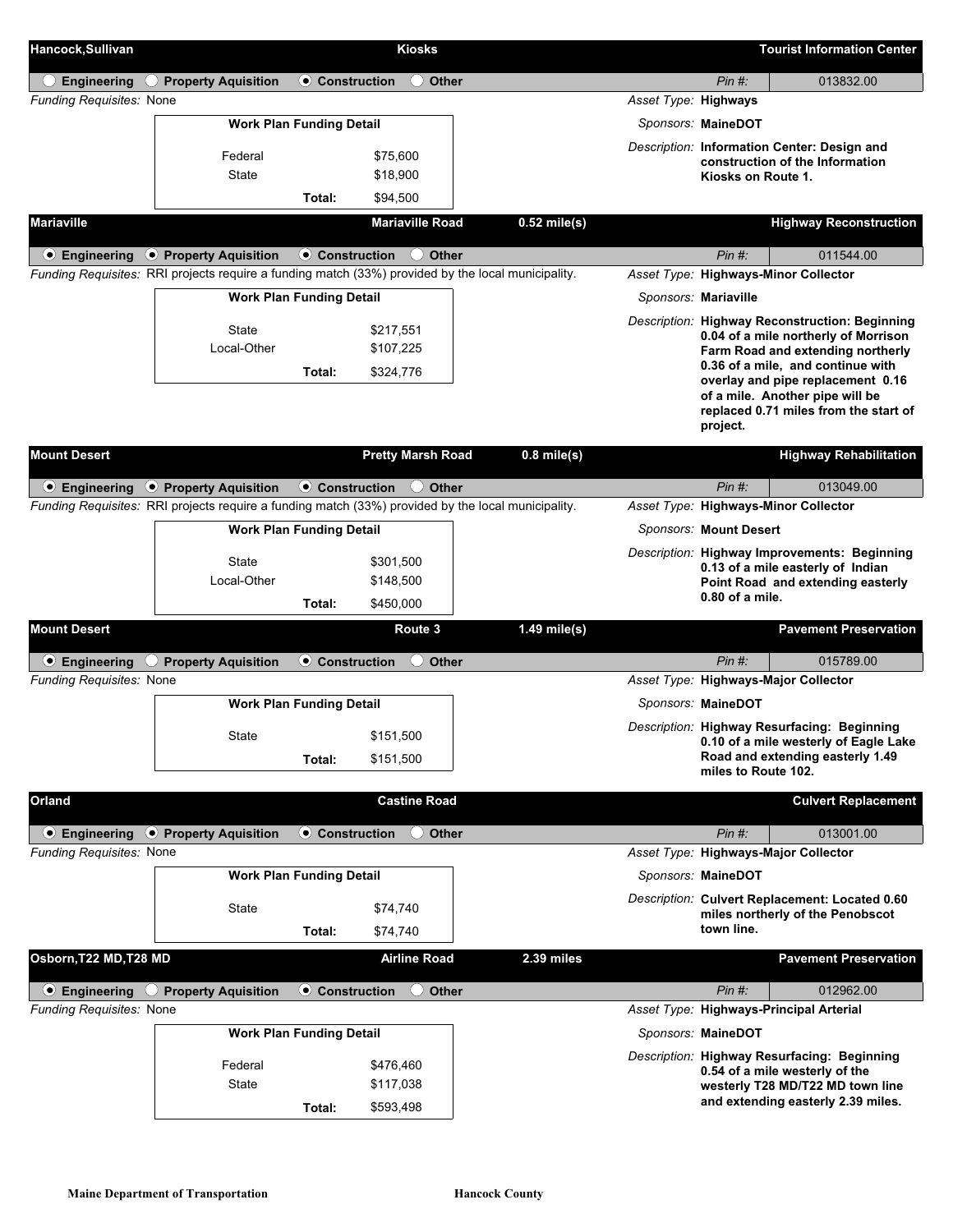| <b>Otis</b>                                              |                                |                                 | Route 180              | $1.98$ mile(s) |                           | <b>Maintenance Paving</b>                                                                                                                      |
|----------------------------------------------------------|--------------------------------|---------------------------------|------------------------|----------------|---------------------------|------------------------------------------------------------------------------------------------------------------------------------------------|
| <b>Engineering</b>                                       | $\bigcirc$ Property Aquisition | <b>● Construction</b>           | <b>Other</b><br>$\Box$ |                | $Pin$ #:                  | 014568.23                                                                                                                                      |
| <b>Funding Requisites: None</b>                          |                                |                                 |                        |                |                           | Asset Type: Highways-Minor Collector                                                                                                           |
|                                                          |                                | <b>Work Plan Funding Detail</b> |                        |                | Sponsors: MaineDOT        |                                                                                                                                                |
|                                                          | State                          | Total:                          | \$66,600<br>\$66,600   |                |                           | Description: Maintenance Surface Treatment:<br>Beginning at Plyes Road and<br>extending northerly 1.98 miles to the<br>Otis-Clifton town line. |
| <b>Otis</b>                                              |                                |                                 | Route 180              | $1.98$ mile(s) |                           | <b>Maintenance Paving</b>                                                                                                                      |
| <b>Engineering</b>                                       | <b>Property Aquisition</b>     | $\bullet$ Construction          | <b>Other</b>           |                | $Pin$ #:                  | 014568.24                                                                                                                                      |
| <b>Funding Requisites: None</b>                          |                                |                                 |                        |                |                           | Asset Type: Highways-Minor Collector                                                                                                           |
|                                                          |                                | <b>Work Plan Funding Detail</b> |                        |                | Sponsors: MaineDOT        |                                                                                                                                                |
|                                                          | State                          | Total:                          | \$79,500<br>\$79,500   |                |                           | Description: Maintenance Surface Treatment:<br>Beginning at Plyes Road and<br>extending northerly 1.98 miles to the<br>Otis-Clifton town line. |
| <b>Otis</b>                                              |                                |                                 | <b>Mariaville Road</b> | $1.98$ mile(s) |                           | <b>Highway Rehabilitation</b>                                                                                                                  |
| $\bullet$ Engineering                                    | O Property Aquisition          | ● Construction                  | Other                  |                | $Pin$ #:                  | 015661.00                                                                                                                                      |
| <b>Funding Requisites: None</b>                          |                                |                                 |                        |                |                           | Asset Type: Highways-Minor Collector                                                                                                           |
|                                                          |                                | <b>Work Plan Funding Detail</b> |                        |                | Sponsors: MaineDOT        |                                                                                                                                                |
|                                                          |                                |                                 |                        |                |                           | Description: Highway Rehabilitation: Beginning                                                                                                 |
|                                                          | State                          | Total:                          | \$71,500<br>\$71,500   |                |                           | 1.98 miles southerly of the Clifton<br>town line and extending northerly<br>1.98 miles to the Clifton town line.                               |
|                                                          |                                |                                 |                        |                | <b>Pug Mill Pavement.</b> |                                                                                                                                                |
| Penobscot                                                |                                |                                 | Route 175              |                |                           | <b>Intersection Improvements</b>                                                                                                               |
| $\bullet$ Engineering                                    | • Property Aquisition          | ● Construction                  | Other                  |                | $Pin$ #:                  | 012707.00                                                                                                                                      |
| <b>Funding Requisites: None</b>                          |                                |                                 |                        |                |                           | Asset Type: Highways-Minor Collector                                                                                                           |
|                                                          |                                | <b>Work Plan Funding Detail</b> |                        |                | Sponsors: MaineDOT        |                                                                                                                                                |
|                                                          | State                          |                                 | \$100,644              |                |                           | Description: Intersection Improvements Without                                                                                                 |
|                                                          |                                | Total:                          | \$100,644              |                | of Routes 175/177.        | Signal: Located at the intersection                                                                                                            |
| Penobscot                                                |                                |                                 | Route 199              |                |                           |                                                                                                                                                |
|                                                          |                                |                                 |                        | $0.2$ mile(s)  |                           | <b>Highway Rehabilitation</b>                                                                                                                  |
| $\odot$ Engineering                                      | • Property Aquisition          | <b>● Construction</b>           | $\bigcirc$ Other       |                | Pin #:                    | 012729.00                                                                                                                                      |
| <b>Funding Requisites: None</b>                          |                                |                                 |                        |                |                           | Asset Type: Highways-Minor Collector                                                                                                           |
|                                                          |                                | <b>Work Plan Funding Detail</b> |                        |                | Sponsors: MaineDOT        |                                                                                                                                                |
|                                                          | <b>State</b>                   |                                 | \$190,137              |                |                           | Description: Highway Improvements: Beginning<br>0.10 of a mile southerly of Route 175                                                          |
|                                                          |                                | Total:                          | \$190,137              |                | <b>Route 175.</b>         | and extending northerly 0.20 of a<br>mile to 0.10 of a mile northerly of                                                                       |
| <b>Sullivan</b>                                          |                                |                                 | Route 1                |                |                           | <b>Intersection Improvements</b>                                                                                                               |
|                                                          |                                | ● Construction                  | $\bigcirc$ Other       |                | Pin #:                    | 015689.00                                                                                                                                      |
| $\bullet$ Engineering<br><b>Funding Requisites: None</b> | $\bigcirc$ Property Aquisition |                                 |                        |                |                           | Asset Type: Highways-Minor Arterial                                                                                                            |
|                                                          |                                | <b>Work Plan Funding Detail</b> |                        |                | Sponsors: MaineDOT        |                                                                                                                                                |
|                                                          |                                |                                 |                        |                |                           | Description: Intersection Improvements without                                                                                                 |
|                                                          | Federal                        |                                 | \$239,688              |                |                           | signal: Bypass lane construction                                                                                                               |
|                                                          | State                          |                                 | \$26,632               |                |                           | located at the intersection of Route                                                                                                           |
|                                                          |                                | Total:                          | \$266,320              |                |                           | 1 and the Ashville Road.                                                                                                                       |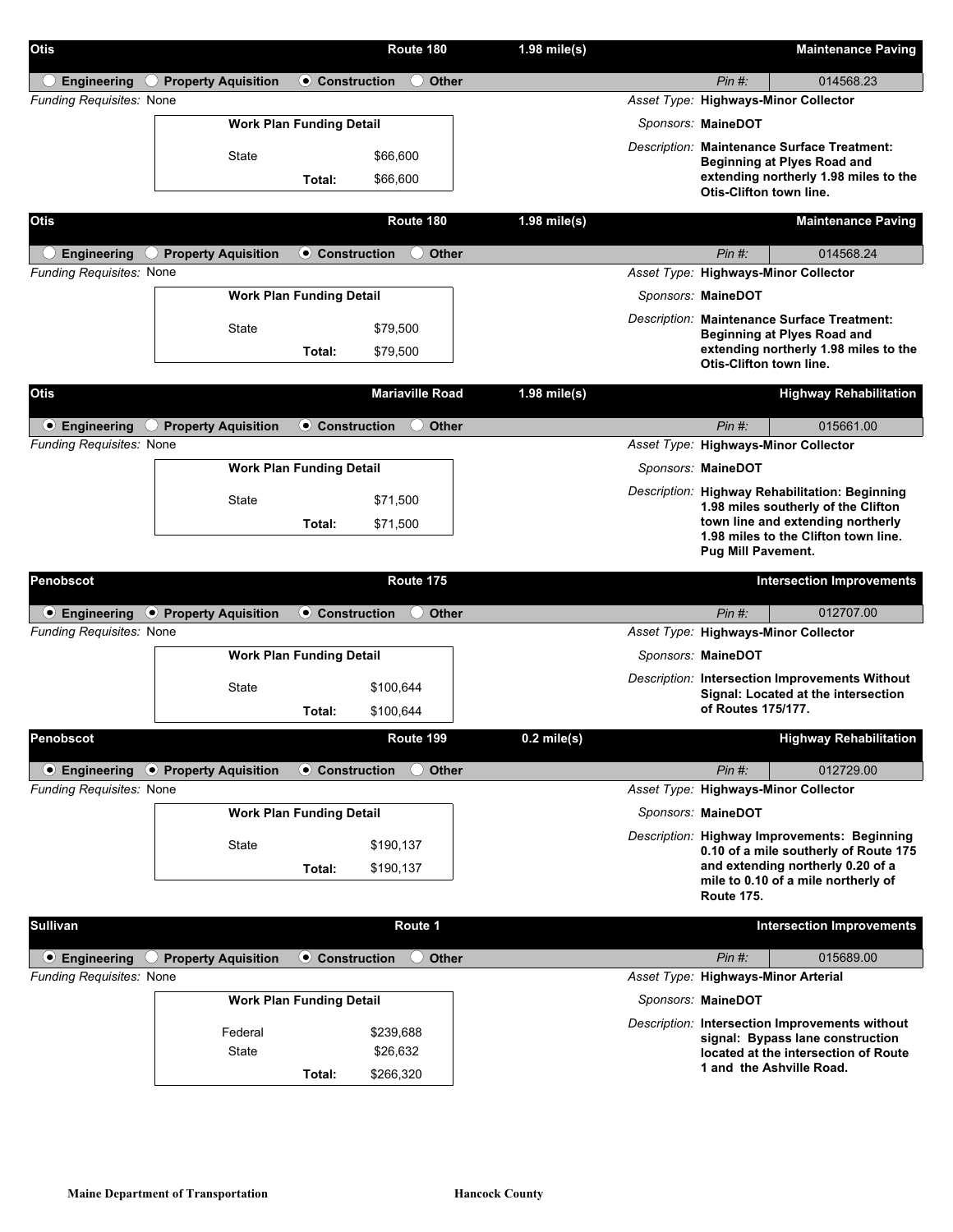| Sullivan, Gouldsboro                                  |                                          |                                 | Route 1                | 7.94 miles         |                     |                      | <b>Crack Sealing</b>                                                                |
|-------------------------------------------------------|------------------------------------------|---------------------------------|------------------------|--------------------|---------------------|----------------------|-------------------------------------------------------------------------------------|
| $\odot$ Engineering                                   | $\bigcirc$ Property Aquisition           | $\bullet$ Construction          | <b>Other</b>           |                    |                     | $Pin$ #:             | 015876.00                                                                           |
| <b>Funding Requisites: None</b>                       |                                          |                                 |                        |                    |                     |                      | Asset Type: Highways-Minor Arterial                                                 |
|                                                       | <b>Work Plan Funding Detail</b>          |                                 |                        |                    |                     | Sponsors: MaineDOT   |                                                                                     |
|                                                       | Federal                                  |                                 | \$31,491               |                    |                     |                      | Description: Crack Sealing: Beginning 0.21 of a                                     |
|                                                       | State                                    |                                 | \$7,736                |                    |                     |                      | mile northerly of Punkinville Road<br>and extending northerly 7.94 miles            |
|                                                       |                                          | Total:                          | \$39,227               |                    |                     | Road.                | to 0.06 of a mile southerly of Dyer                                                 |
| <b>Swans Island</b>                                   |                                          |                                 | <b>Ferry Slip</b>      |                    |                     |                      | <b>Bridge Substructure Rehabilitation</b>                                           |
|                                                       |                                          |                                 |                        |                    |                     |                      |                                                                                     |
| <b>Engineering</b><br><b>Funding Requisites: None</b> | O Property Aquisition                    | <b>● Construction</b>           | <b>Other</b>           |                    | Asset Type: Bridges | $Pin$ #:             | 007826.21                                                                           |
|                                                       | <b>Work Plan Funding Detail</b>          |                                 |                        |                    |                     | Sponsors: MaineDOT   |                                                                                     |
|                                                       |                                          |                                 |                        |                    |                     |                      | Description: Swans Island Ferry Slip (#6349)                                        |
|                                                       | Federal                                  |                                 | \$1,600,000            |                    |                     |                      | requires replacement of its fender                                                  |
|                                                       | State                                    |                                 | \$400,000              |                    |                     | system.              |                                                                                     |
|                                                       |                                          | Total:                          | \$2,000,000            |                    |                     |                      |                                                                                     |
|                                                       | T22 MD, Beddington, Cherryfield, Deblois |                                 | Route 193              | <b>19.11 miles</b> |                     |                      | <b>Maintenance Paving</b>                                                           |
| <b>Engineering</b>                                    | <b>Property Aquisition</b>               | <b>● Construction</b>           | <b>Other</b>           |                    |                     | $Pin$ #:             | 014558.32                                                                           |
| Funding Requisites: None                              |                                          |                                 |                        |                    |                     |                      | Asset Type: Highways-Major Collector                                                |
|                                                       |                                          | <b>Work Plan Funding Detail</b> |                        |                    |                     | Sponsors: MaineDOT   |                                                                                     |
|                                                       | State                                    |                                 | \$745,320              |                    |                     |                      | Description: Maintenance Surface Treatment:<br>Beginning at Milbridge Road and      |
|                                                       |                                          | Total:                          | \$745,320              |                    |                     |                      | extending northerly 19.11 miles to                                                  |
|                                                       |                                          |                                 |                        |                    |                     | the Airline Road.    |                                                                                     |
| <b>T9 SD, T10 SD</b>                                  |                                          |                                 | Route 182              | 8.66 miles         |                     |                      | <b>Maintenance Paving</b>                                                           |
| <b>Engineering</b>                                    | ◯ Property Aquisition                    | <b>● Construction</b>           | Other                  |                    |                     | $Pin$ #:             | 014558.19                                                                           |
| Funding Requisites: None                              |                                          |                                 |                        |                    |                     |                      | Asset Type: Highways-Major Collector                                                |
|                                                       | <b>Work Plan Funding Detail</b>          |                                 |                        |                    |                     | Sponsors: MaineDOT   |                                                                                     |
|                                                       | State                                    |                                 | \$296,400              |                    |                     |                      | Description: Maintenance Surface Treatment:<br>Beginning 0.87 of a mile easterly of |
|                                                       |                                          | Total:                          | \$296,400              |                    |                     |                      | the T10 SD town line and extending                                                  |
|                                                       |                                          |                                 |                        |                    |                     |                      | easterly 8.66 miles to the<br>Cherryfield town line.                                |
| T9 SD, T10 SD                                         |                                          |                                 | Route 182              | 8.66 miles         |                     |                      | <b>Maintenance Paving</b>                                                           |
|                                                       |                                          |                                 |                        |                    |                     |                      |                                                                                     |
| <b>Engineering</b><br><b>Funding Requisites: None</b> | <b>Property Aquisition</b><br>( )        | $\odot$ Construction            | Other                  |                    |                     | $Pin$ #:             | 014558.25                                                                           |
|                                                       |                                          | <b>Work Plan Funding Detail</b> |                        |                    |                     |                      | Asset Type: Highways-Major Collector                                                |
|                                                       |                                          |                                 |                        |                    |                     | Sponsors: MaineDOT   | Description: Maintenance Surface Treatment:                                         |
|                                                       | State                                    |                                 | \$334,476              |                    |                     |                      | Beginning 0.87 of a mile easterly of                                                |
|                                                       |                                          | Total:                          | \$334,476              |                    |                     |                      | the T10 SD town line and extending<br>easterly 8.66 miles to the                    |
|                                                       |                                          |                                 |                        |                    |                     |                      | Cherryfield town line.                                                              |
| <b>Trenton</b>                                        |                                          |                                 | Route 3                | 2.85 miles         |                     |                      | <b>Pavement Preservation</b>                                                        |
| $\odot$ Engineering                                   | <b>Property Aquisition</b>               | <b>● Construction</b>           | Other                  |                    |                     | $Pin$ #:             | 011335.00                                                                           |
| <b>Funding Requisites: None</b>                       |                                          |                                 |                        |                    |                     |                      | Asset Type: Highways-Minor Arterial                                                 |
|                                                       | <b>Work Plan Funding Detail</b>          |                                 |                        |                    |                     | Sponsors: MaineDOT   |                                                                                     |
|                                                       |                                          |                                 |                        |                    |                     |                      | Description: Highway Resurfacing: Beginning at                                      |
|                                                       | Federal<br>State                         |                                 | \$893,664<br>\$219,520 |                    |                     | easterly 2.85 miles. | Drive Inn Lane and extending                                                        |
|                                                       |                                          | Total:                          | \$1,113,184            |                    |                     |                      |                                                                                     |
|                                                       |                                          |                                 |                        |                    |                     |                      |                                                                                     |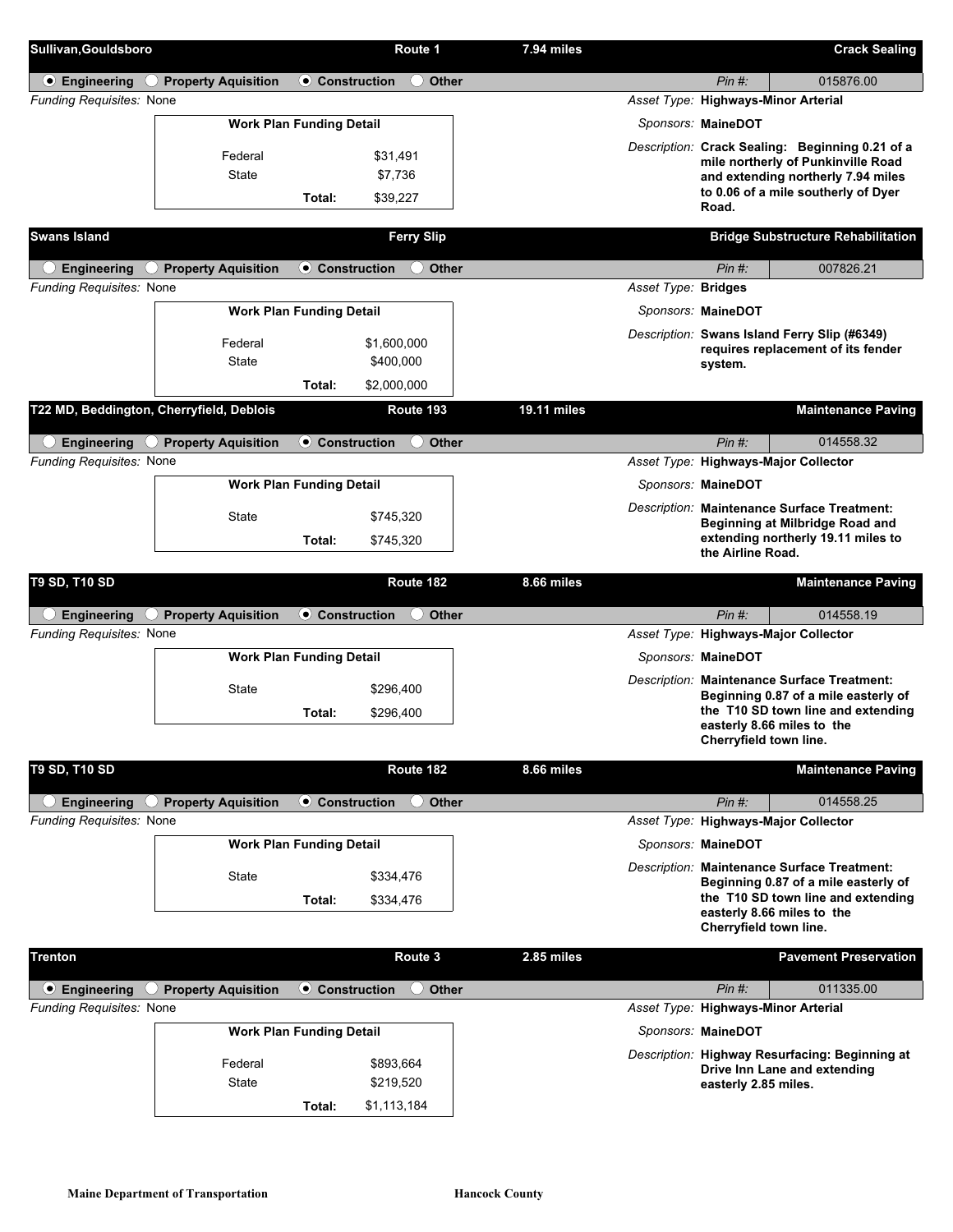| <b>Trenton</b>                                  |                                                                                                                                                               |                                 | Route 3                       | $1.34$ mile(s) |                      |                          | <b>Pavement Preservation</b>                                                       |
|-------------------------------------------------|---------------------------------------------------------------------------------------------------------------------------------------------------------------|---------------------------------|-------------------------------|----------------|----------------------|--------------------------|------------------------------------------------------------------------------------|
| $\odot$ Engineering                             | ◯ Property Aquisition                                                                                                                                         | <b>⊙</b> Construction           | ◯ Other                       |                |                      | $Pin$ #:                 | 011337.00                                                                          |
| Funding Requisites: None                        |                                                                                                                                                               |                                 |                               |                |                      |                          | Asset Type: Highways-Minor Arterial                                                |
|                                                 |                                                                                                                                                               | <b>Work Plan Funding Detail</b> |                               |                |                      | Sponsors: MaineDOT       |                                                                                    |
|                                                 | Federal                                                                                                                                                       |                                 | \$464,071                     |                |                      |                          | Description: Highway Resurfacing: Beginning at<br>Route 204 and extending easterly |
|                                                 | <b>State</b>                                                                                                                                                  |                                 | \$113,995                     |                |                      | 1.34 miles.              |                                                                                    |
|                                                 |                                                                                                                                                               | Total:                          | \$578,066                     |                |                      |                          |                                                                                    |
| <b>Trenton</b>                                  |                                                                                                                                                               |                                 | <b>Hancock County Airport</b> |                |                      |                          | <b>Airport Surface Reconstruction</b>                                              |
| $\cup$ Engineering                              | $\bigcirc$ Property Aquisition                                                                                                                                | $\odot$ Construction            | ◯ Other                       |                |                      | Pin #:                   | 013202.00                                                                          |
|                                                 | Funding Requisites: 5% of the project cost provided by the local municipality. This project requires<br>voter approval of a General Fund transportation bond. |                                 |                               |                | Asset Type: Airports |                          |                                                                                    |
|                                                 |                                                                                                                                                               | <b>Work Plan Funding Detail</b> |                               |                |                      | Sponsors: Hancock County |                                                                                    |
|                                                 |                                                                                                                                                               |                                 |                               |                |                      |                          | Description: Runway 4 safety area improvements                                     |
|                                                 | Federal<br><b>State</b>                                                                                                                                       |                                 | \$2,250,000<br>\$125,000      |                |                      |                          | at the Hancock County-Bar Harbor                                                   |
|                                                 | Local-Other                                                                                                                                                   |                                 | \$125,000                     |                |                      | Airport.                 |                                                                                    |
|                                                 |                                                                                                                                                               | Total:                          | \$2,500,000                   |                |                      |                          |                                                                                    |
| Trenton                                         |                                                                                                                                                               |                                 | Route 3                       | 2.85 miles     |                      |                          | <b>Maintenance Paving</b>                                                          |
| <b>Engineering</b>                              | <b>Property Aquisition</b><br>$\left( \ \right)$                                                                                                              | <b>⊙</b> Construction           | <b>Other</b>                  |                |                      | $Pin$ #:                 | 014558.23                                                                          |
| Funding Requisites: None                        |                                                                                                                                                               |                                 |                               |                |                      |                          | Asset Type: Highways-Minor Arterial                                                |
|                                                 |                                                                                                                                                               | <b>Work Plan Funding Detail</b> |                               |                |                      | Sponsors: MaineDOT       |                                                                                    |
|                                                 |                                                                                                                                                               |                                 |                               |                |                      |                          | <b>Description: Maintenance Surface Treatment:</b>                                 |
|                                                 | <b>State</b>                                                                                                                                                  |                                 | \$201,440                     |                |                      |                          | Beginning at Drive Inn Lane and                                                    |
|                                                 |                                                                                                                                                               | Total:                          | \$201,440                     |                |                      |                          | extending easterly 2.85 miles.                                                     |
| Trenton                                         |                                                                                                                                                               |                                 | Route 3                       | $1.34$ mile(s) |                      |                          | <b>Maintenance Paving</b>                                                          |
| <b>Engineering</b>                              | $\bigcirc$ Property Aquisition                                                                                                                                | <b>● Construction</b>           | Other                         |                |                      | $Pin$ #:                 | 014558.24                                                                          |
| <b>Funding Requisites: None</b>                 |                                                                                                                                                               |                                 |                               |                |                      |                          | Asset Type: Highways-Minor Arterial                                                |
|                                                 |                                                                                                                                                               | <b>Work Plan Funding Detail</b> |                               |                |                      | Sponsors: MaineDOT       |                                                                                    |
|                                                 | <b>State</b>                                                                                                                                                  |                                 | \$98,156                      |                |                      |                          | <b>Description: Maintenance Surface Treatment:</b>                                 |
|                                                 |                                                                                                                                                               | Total:                          | \$98,156                      |                |                      |                          | Beginning at Route 204 and<br>extending easterly 1.34 miles.                       |
| Trenton                                         |                                                                                                                                                               |                                 | <b>Route 3/230</b>            |                |                      |                          | Intersection Improvements                                                          |
|                                                 |                                                                                                                                                               |                                 |                               |                |                      |                          |                                                                                    |
| $\odot$ Engineering<br>Funding Requisites: None | • Property Aquisition                                                                                                                                         | <b>⊙</b> Construction           | $\bigcirc$ Other              |                |                      | $Pin$ #:                 | 015690.00<br>Asset Type: Highways-Minor Arterial                                   |
|                                                 |                                                                                                                                                               | <b>Work Plan Funding Detail</b> |                               |                |                      | Sponsors: MaineDOT       |                                                                                    |
|                                                 |                                                                                                                                                               |                                 |                               |                |                      |                          | Description: Intersection Improvements: Located                                    |
|                                                 | Federal                                                                                                                                                       |                                 | \$1,120,000                   |                |                      |                          | at the intersection of Routes 3 and                                                |
|                                                 | <b>State</b>                                                                                                                                                  |                                 | \$280,000                     |                |                      |                          | 230. Realign intersection with new<br>airport access road and the                  |
|                                                 |                                                                                                                                                               | Total:                          | \$1,400,000                   |                |                      | installation of signal.  |                                                                                    |
| <b>Trenton</b>                                  |                                                                                                                                                               |                                 | <b>Hancock County Airport</b> |                |                      |                          | <b>Airport Surface Rehabilitation</b>                                              |
| <b>Engineering</b>                              | $\bigcirc$ Property Aquisition                                                                                                                                | $\bigcirc$ Construction         | $\odot$ Other                 |                |                      | $Pin$ #:                 | 016056.00                                                                          |
|                                                 | Funding Requisites: 5% of the project cost provided by the local municipality. This project requires                                                          |                                 |                               |                | Asset Type: Airports |                          |                                                                                    |
|                                                 | voter approval of a General Fund transportation bond.                                                                                                         | <b>Work Plan Funding Detail</b> |                               |                |                      | Sponsors: Hancock County |                                                                                    |
|                                                 |                                                                                                                                                               |                                 |                               |                |                      |                          |                                                                                    |
|                                                 | Federal                                                                                                                                                       |                                 | \$180,000                     |                |                      |                          | Description: Obstruction removal for Runway 4<br>at the Hanock County Airport      |
|                                                 | <b>State</b>                                                                                                                                                  |                                 | \$10,000                      |                |                      | located in Trenton.      |                                                                                    |
|                                                 | Local-Other                                                                                                                                                   |                                 | \$10,000                      |                |                      |                          |                                                                                    |
|                                                 |                                                                                                                                                               | Total:                          | \$200,000                     |                |                      |                          |                                                                                    |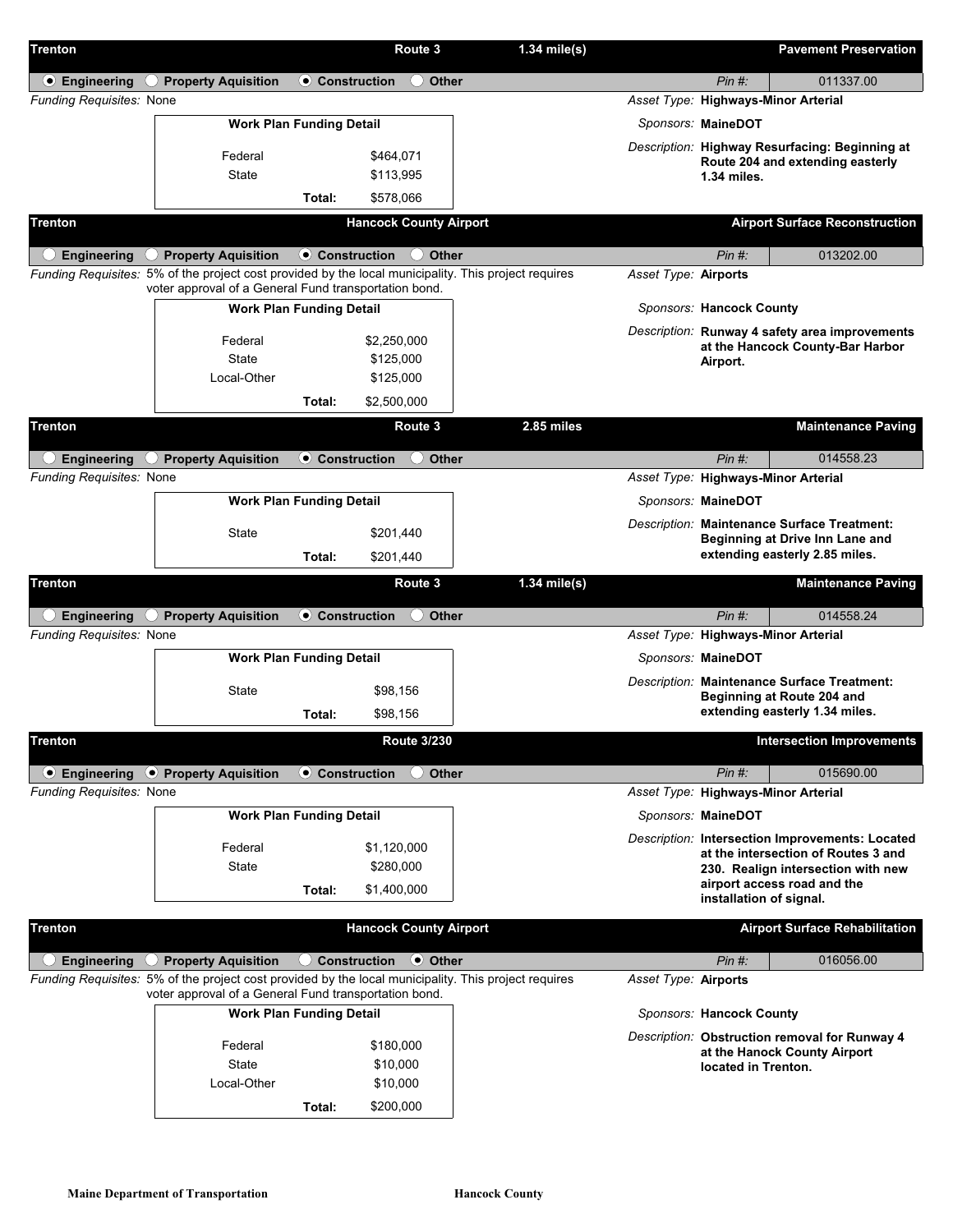| Trenton             |                                                                                                                                                               |                         | <b>Hancock County Airport</b>        | <b>Airport Surface Reconstruction</b> |                                   |                                                                    |  |
|---------------------|---------------------------------------------------------------------------------------------------------------------------------------------------------------|-------------------------|--------------------------------------|---------------------------------------|-----------------------------------|--------------------------------------------------------------------|--|
| <b>Engineering</b>  | $\bigcirc$ Property Aquisition                                                                                                                                | <b>⊙</b> Construction   | ( ) Other                            |                                       | $Pin$ #:                          | 016057.00                                                          |  |
|                     | Funding Requisites: 5% of the project cost provided by the local municipality. This project requires<br>voter approval of a General Fund transportation bond. |                         |                                      | Asset Type: Airports                  |                                   |                                                                    |  |
|                     | <b>Work Plan Funding Detail</b>                                                                                                                               |                         |                                      |                                       | Sponsors: Hancock County          |                                                                    |  |
|                     | Federal                                                                                                                                                       |                         | \$118,800                            |                                       |                                   | Description: Land Aquisition for Runway 22 End                     |  |
|                     | <b>State</b>                                                                                                                                                  |                         | \$6,600                              |                                       | located in Trenton.               | at the Hancock County Airport                                      |  |
|                     | Local-Other                                                                                                                                                   |                         | \$6,600                              |                                       |                                   |                                                                    |  |
|                     |                                                                                                                                                               | Total:                  | \$132,000                            |                                       |                                   |                                                                    |  |
| <b>Trenton</b>      |                                                                                                                                                               |                         | <b>Hancock County Airport</b>        |                                       |                                   | <b>Airport Surface Reconstruction</b>                              |  |
| <b>Engineering</b>  | $\bigcirc$ Property Aquisition                                                                                                                                | $\bullet$ Construction  | ◯ Other                              |                                       | $Pin$ #:                          | 016058.00                                                          |  |
|                     | Funding Requisites: 5% of the project cost provided by the local municipality. This project requires<br>voter approval of a General Fund transportation bond. |                         |                                      | Asset Type: Airports                  |                                   |                                                                    |  |
|                     | <b>Work Plan Funding Detail</b>                                                                                                                               |                         |                                      |                                       | Sponsors: Hancock County          |                                                                    |  |
|                     |                                                                                                                                                               |                         | \$450,000                            |                                       |                                   | Description: Runway Safety Area (RSA 22)                           |  |
|                     | Federal<br>State                                                                                                                                              |                         | \$25,000                             |                                       | <b>County Airport.</b>            | improvements at the Hancock                                        |  |
|                     | Local-Other                                                                                                                                                   |                         | \$25,000                             |                                       |                                   |                                                                    |  |
|                     |                                                                                                                                                               | Total:                  | \$500,000                            |                                       |                                   |                                                                    |  |
| <b>Trenton</b>      |                                                                                                                                                               |                         | <b>Hancock County Airport</b>        |                                       |                                   | <b>Equipment Purchase</b>                                          |  |
| <b>Engineering</b>  | $\bigcirc$ Property Aquisition                                                                                                                                | $\bigcirc$ Construction | $\Theta$ Other                       |                                       | $Pin$ #:                          | 016059.00                                                          |  |
|                     | Funding Requisites: 5% of the project cost provided by the local municipality. This project requires<br>voter approval of a General Fund transportation bond. |                         |                                      | Asset Type: Airports                  |                                   |                                                                    |  |
|                     | <b>Work Plan Funding Detail</b>                                                                                                                               |                         |                                      |                                       | Sponsors: Hancock County          |                                                                    |  |
|                     | Federal                                                                                                                                                       |                         | \$45,000                             |                                       |                                   | Description: Acquire snow removal equipment at                     |  |
|                     | <b>State</b>                                                                                                                                                  |                         | \$2,500                              |                                       |                                   | the Hancock County Airport.                                        |  |
|                     | Local-Other                                                                                                                                                   |                         | \$2,500                              |                                       |                                   |                                                                    |  |
|                     |                                                                                                                                                               | Total:                  | \$50,000                             |                                       |                                   |                                                                    |  |
| Trenton             |                                                                                                                                                               |                         | <b>Hancock County Airport</b>        |                                       |                                   | <b>Airport Surface Rehabilitation</b>                              |  |
| <b>Engineering</b>  | <b>Property Aquisition</b><br>$\left(\right)$                                                                                                                 | ()                      | $\odot$ Other<br><b>Construction</b> |                                       | $Pin$ #:                          | 016084.00                                                          |  |
|                     | Funding Requisites: 5% of the project cost provided by the local municipality. This project requires<br>voter approval of a General Fund transportation bond. |                         |                                      | Asset Type: Airports                  |                                   |                                                                    |  |
|                     | <b>Work Plan Funding Detail</b>                                                                                                                               |                         |                                      |                                       | Sponsors: Hancock County          |                                                                    |  |
|                     | Federal                                                                                                                                                       |                         | \$315,000                            |                                       |                                   | Description: Obstruction removal and easement                      |  |
|                     | <b>State</b>                                                                                                                                                  |                         | \$17,500                             |                                       |                                   | purchases for the Hancock County<br>Airport located in Trenton.    |  |
|                     | Local-Other                                                                                                                                                   |                         | \$17,500                             |                                       |                                   |                                                                    |  |
|                     |                                                                                                                                                               | Total:                  | \$350,000                            |                                       |                                   |                                                                    |  |
| <b>Trenton</b>      |                                                                                                                                                               |                         | <b>Acadia Welcome Center</b>         |                                       |                                   | <b>Visitor Center</b>                                              |  |
| $\odot$ Engineering | ● Property Aquisition                                                                                                                                         | <b>⊙</b> Construction   | O Other                              |                                       | $Pin$ #:                          | 016123.00                                                          |  |
|                     | Funding Requisites: This project requires voter approval of a General Fund transportation bond.                                                               |                         |                                      |                                       | Asset Type: Public Transportation |                                                                    |  |
|                     | <b>Work Plan Funding Detail</b>                                                                                                                               |                         |                                      |                                       | Sponsors: MaineDOT                |                                                                    |  |
|                     | Federal                                                                                                                                                       |                         | \$6,736,810                          |                                       |                                   | Description: Intermodal Passenger Facility                         |  |
|                     | <b>State</b>                                                                                                                                                  |                         | \$2,500,000                          |                                       |                                   | <b>Construction: Preliminary</b><br>Engineering, Right of way, and |  |
|                     |                                                                                                                                                               | Total:                  | \$9,236,810                          |                                       | <b>Welcome Center.</b>            | Construction, Phase 1 of Acadia                                    |  |
|                     |                                                                                                                                                               |                         |                                      |                                       |                                   |                                                                    |  |